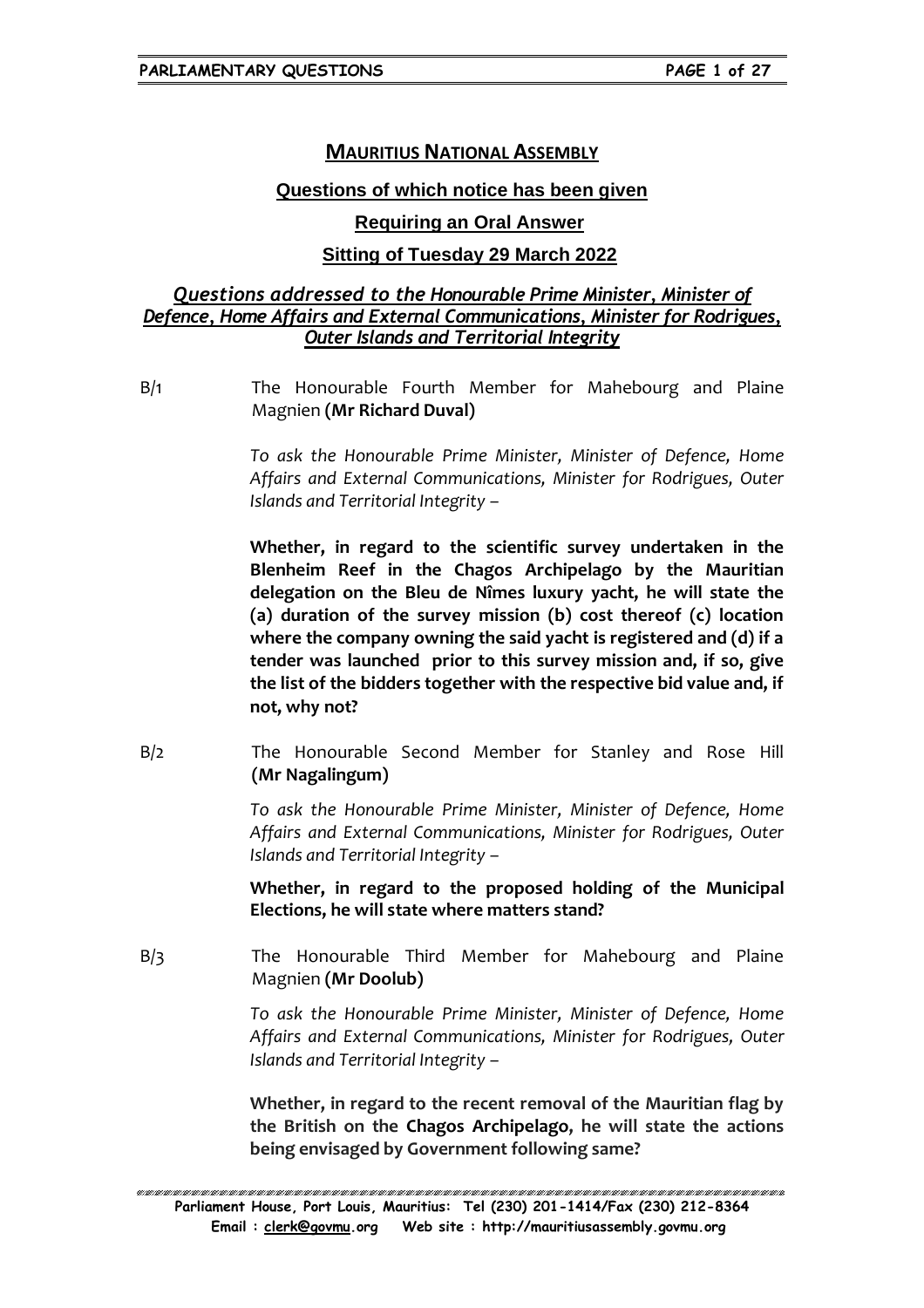B/4 The Honourable Fourth Member for Grand River North West and Port Louis West **(Mrs Navarre-Marie)**

> *To ask the Honourable Prime Minister, Minister of Defence, Home Affairs and External Communications, Minister for Rodrigues, Outer Islands and Territorial Integrity –*

> **Whether, in regard to a voting ballot of Constituency No. 1, Grand River North West and Port-Louis found during the recount exercise in Constituency No. 19, Stanley and Rose Hill, on 01 February 2022, he will, for the benefit of the House, obtain from the Commissioner of Police, information as to if an inquiry has been carried out thereinto, indicating the outcome thereof?(R)**

B/5 The Honourable Third Member for Port Louis Maritime and Port Louis East **(Mr Ameer Meea)**

> *To ask the Honourable Prime Minister, Minister of Defence, Home Affairs and External Communications, Minister for Rodrigues, Outer Islands and Territorial Integrity –*

> **Whether, in regard to tugs, he will, for the benefit of the House, obtain from the Mauritius Ports Authority, information as to (a) the present number thereof, indicating the condition thereof in each case and (b) if the purchase of additional ones is being envisaged and, if so, indicate the (i) proposed number and (ii) estimated cost thereof?**

B/6 The Honourable Third Member for Grand River North West and Port Louis West **(Mr Armance)**

> *To ask the Honourable Prime Minister, Minister of Defence, Home Affairs and External Communications, Minister for Rodrigues, Outer Islands and Territorial Integrity –*

> **Whether, in regard to the Mauritius Broadcasting Corporation, he will, for the benefit of the House, obtain and table copy of the report of the Committee chaired by Ms Sandrine Valère, Permanent Secretary, indicating if any action has been taken in relation to the findings and recommendations of the report and, if not, why not, indicating the fees paid in connection therewith?**

Letter (R) denotes that the Honourable Member has declared her interest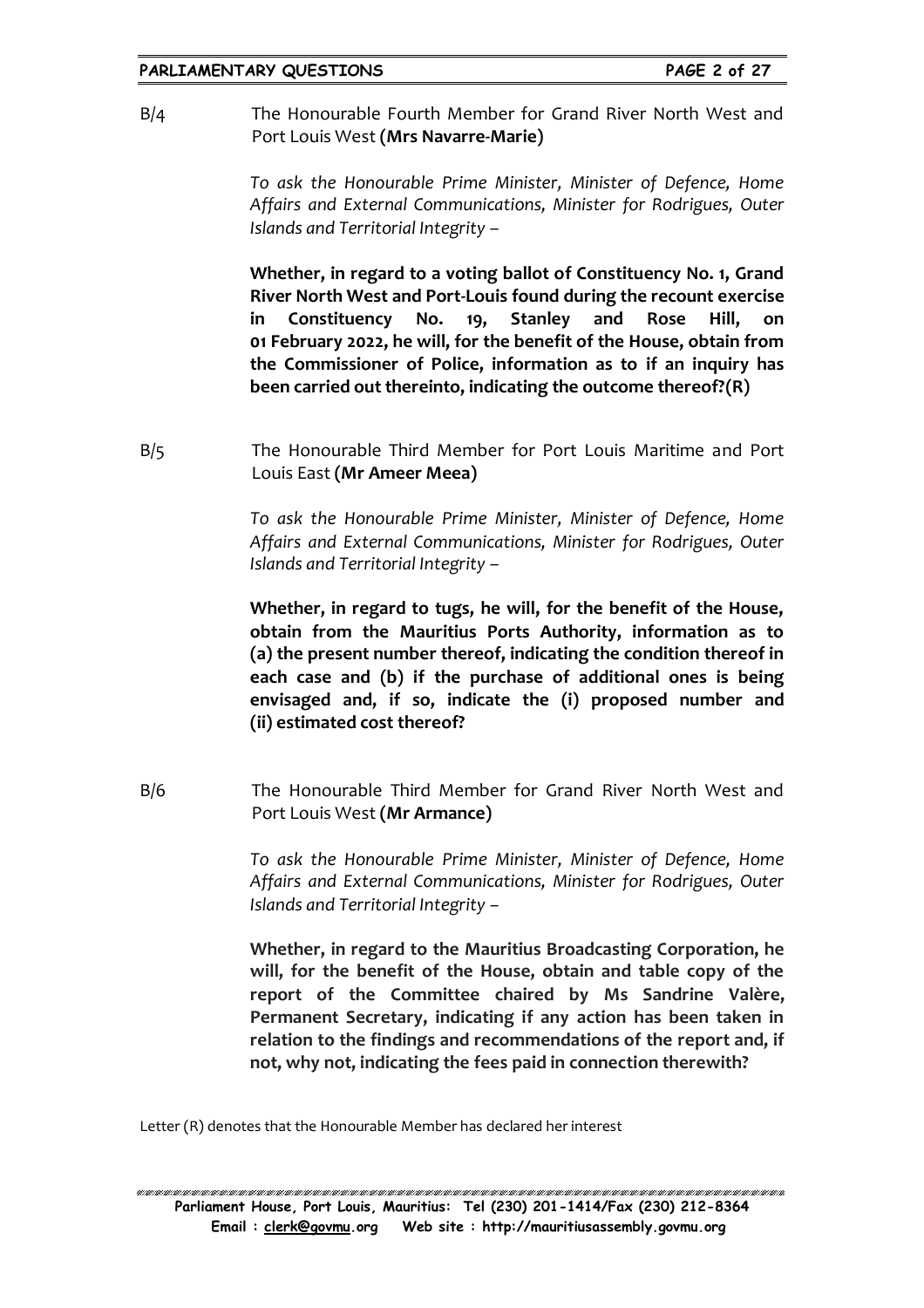#### **PARLIAMENTARY QUESTIONS PAGE 3 of 27**

B/7 The Honourable Second Member for Port Louis North and Montagne Longue **(Mrs Luchmun Roy)**

> *To ask the Honourable Prime Minister, Minister of Defence, Home Affairs and External Communications, Minister for Rodrigues, Outer Islands and Territorial Integrity –*

> **Whether, in regard to the National Survey Among People who use Drugs carried out by the Mauritius Police Force, he will, for the benefit of the House, obtain from the Commissioner of Police, information as to the (a) groups of people having participated therein (b) method used for data collection therefor and (c) recommendations thereof?**

B/8 The Honourable Second Member for Port Louis North and Montagne Longue **(Mrs Luchmun Roy)**

> *To ask the Honourable Prime Minister, Minister of Defence, Home Affairs and External Communications, Minister for Rodrigues, Outer Islands and Territorial Integrity –*

> **Whether, in regard to the pulling down of the Mauritian Flag on the Chagos Archipelago on 10 March 2022, he will state if (a) any legal action is being envisaged and (b) his Office is in presence of any formal communication or apologies therefor from the UK Government?**

B/9 The Honourable Second Member for Rodrigues **(Mr Léopold)**

*To ask the Honourable Prime Minister, Minister of Defence, Home Affairs and External Communications, Minister for Rodrigues, Outer Islands and Territorial Integrity –*

**Whether, in regard to the Sustainable Integration Development Plan for Rodrigues, he will state when was same re-actualised, indicating (a) when was the contract therefor allocated and to whom (b) the terms and conditions thereof and (c) when same will be finalised?**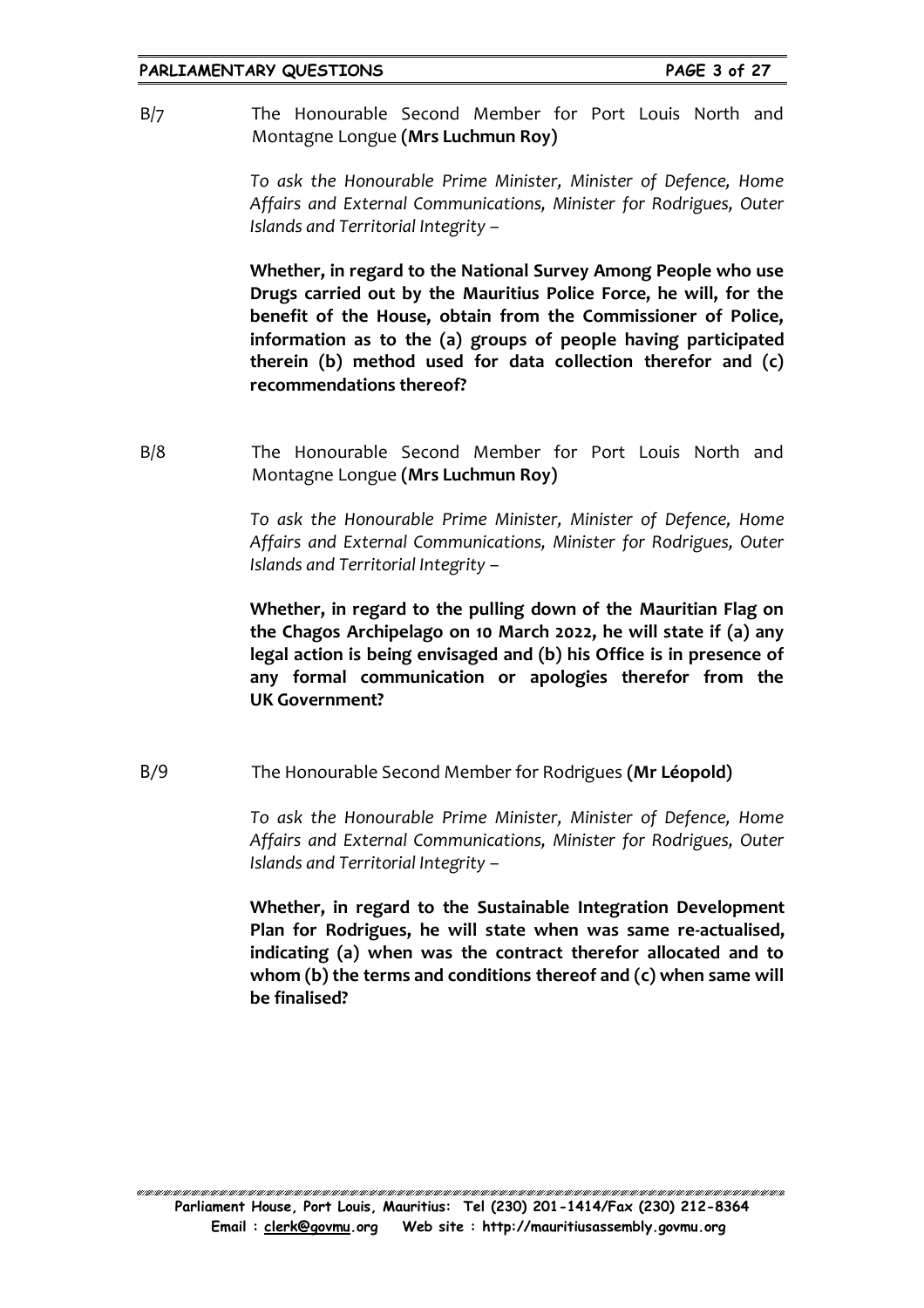B/10 The Honourable First Member for Belle Rose and Quatre Bornes **(Dr Boolell)**

> *To ask the Honourable Prime Minister, Minister of Defence, Home Affairs and External Communications, Minister for Rodrigues, Outer Islands and Territorial Integrity –*

> **Whether, in regard to the High-level Committee responsible to address matters relevant to the COVID-19 pandemic, he will state the composition thereof?**

B/11 The Honourable First Member for La Caverne and Phoenix **(Mr Lobine)**

> *To ask the Honourable Prime Minister, Minister of Defence, Home Affairs and External Communications, Minister for Rodrigues, Outer Islands and Territorial Integrity –*

> **Whether, in regard to the Representation of the People Act, he will state if major proposed amendments thereto are being envisaged and, if so, indicate when same will be introduced in the Assembly?**

B/12 The Honourable Fourth Member for Grand River North West and Port Louis West **(Mrs Navarre-Marie)**

> *To ask the Honourable Prime Minister, Minister of Defence, Home Affairs and External Communications, Minister for Rodrigues, Outer Islands and Territorial Integrity –*

> **Whether, in regard to the death of A. D. who allegedly fell from a police vehicle at Gros Calloux, in Petite Riviere, on Tuesday 15 March 2022 and who passed away on Saturday 19 March 2022, he will, for the benefit of the House, obtain from the Commissioner of Police, information as to if an inquiry has been carried out thereinto, indicating the outcome thereof?**

B/13 The Honourable Second Member for La Caverne and Phoenix **(Mr Assirvaden)**

> *To ask the Honourable Prime Minister, Minister of Defence, Home Affairs and External Communications, Minister for Rodrigues, Outer Islands and Territorial Integrity –*

> **Whether, in regard to the recent visit of Mauritian officials to the Chagos Archipelago, he will list the criteria used to invite members of the press to participate therein?**

EN NATIONAL NATIONAL NA MANAGEMENTE NA MANAGEMENTE NA MANAGEMENTE NA MANAGEMENTE NA MANAGEMENTE NA MANAGEMENTE **Parliament House, Port Louis, Mauritius: Tel (230) 201-1414/Fax (230) 212-8364 Email : [clerk@govmu.](../Documents/ddrive/Parliamentary%20Business/Parliamentary%20Questions/2022/Parliamentary%20Questions/2020/clerk@govmu⁠翿)org Web site : http://mauritiusassembly.govmu.org**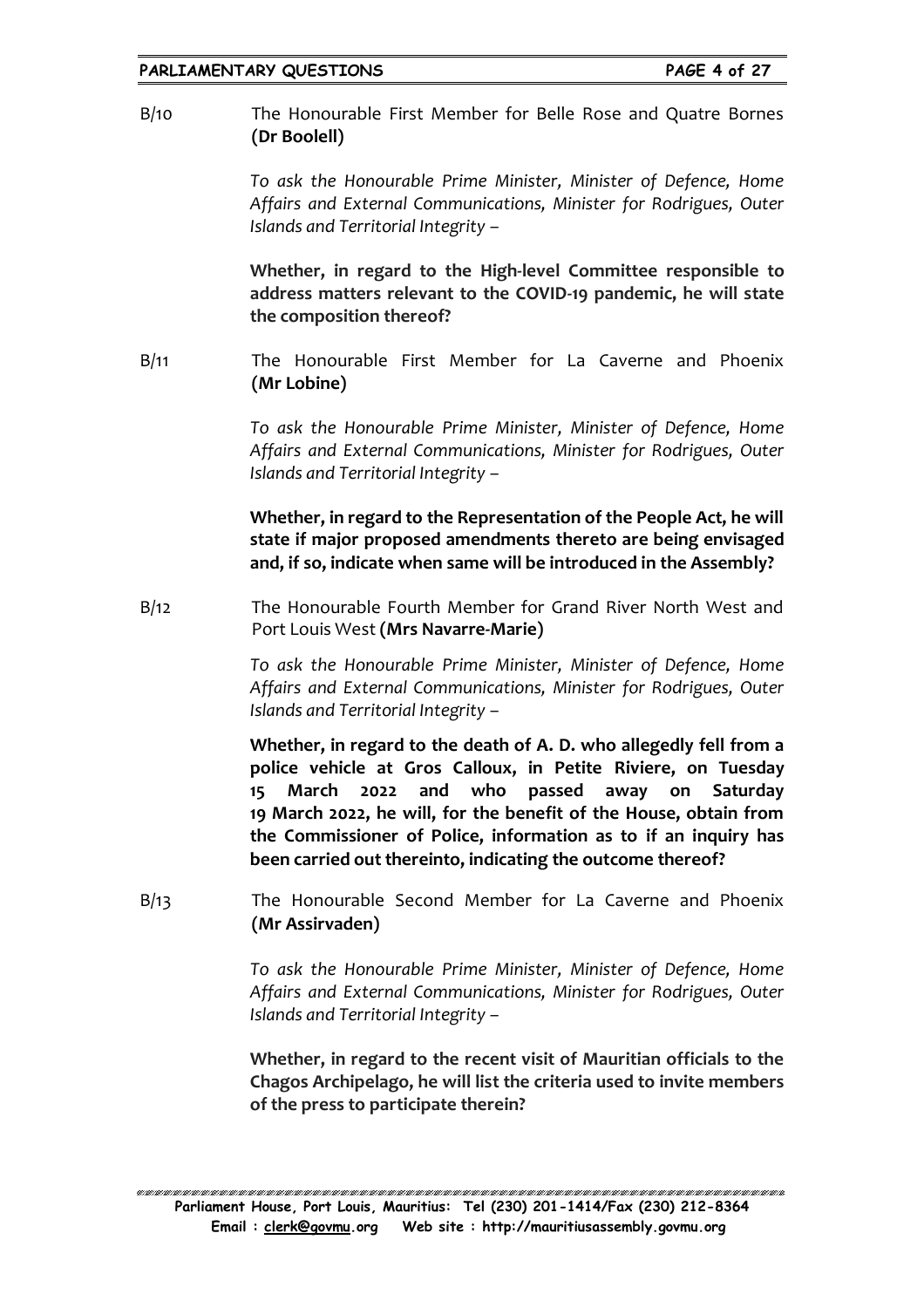B/14 The Honourable Fourth Member for Vacoas and Floréal **(Ms Anquetil)**

> *To ask the Honourable Prime Minister, Minister of Defence, Home Affairs and External Communications, Minister for Rodrigues, Outer Islands and Territorial Integrity –*

> **Whether, in regard to the fact that the Mauritius Broadcasting Corporation did not broadcast the entire Christmas message of His Excellency Cardinal Maurice Piat in December 2021, he will, for the benefit of the House, obtain from the Corporation, information as to if an official apology has been tendered to His Excellency and, if so, when and by whom and, if not, why not?**

B/15 The Honourable Second Member for Port Louis South and Port Louis Central **(Mr Uteem)**

> *To ask the Honourable Prime Minister, Minister of Defence, Home Affairs and External Communications, Minister for Rodrigues, Outer Islands and Territorial Integrity –*

> **Whether, in regard to the fact that the Mauritius Broadcasting Corporation did not broadcast the entire Christmas message of His Excellency Cardinal Maurice Piat in December 2021, he will, for the benefit of the House, obtain from the Corporation, information as to the outcome of the inquiry carried out thereinto, indicating the measures taken in relation thereto, if any?**

B/16 The Honourable Third Member for Grand River North West and Port Louis West **(Mr Armance)**

> *To ask the Honourable Prime Minister, Minister of Defence, Home Affairs and External Communications, Minister for Rodrigues, Outer Islands and Territorial Integrity –*

> **Whether, in regard to the Message of His Excellency Cardinal Maurice Piat, broadcasted on the Mauritius Broadcasting Corporation in December 2021, he will, for the benefit of the House, obtain information from the (a) Corporation, why part thereof was not broadcast, indicating if any committee has been set up by the Corporation or his Office to determine the reasons thereof and the actions taken in relation thereto, if any, and (b) Independent Broadcasting Authority, where matters stand as to the complaint lodged therewith in relation thereto?**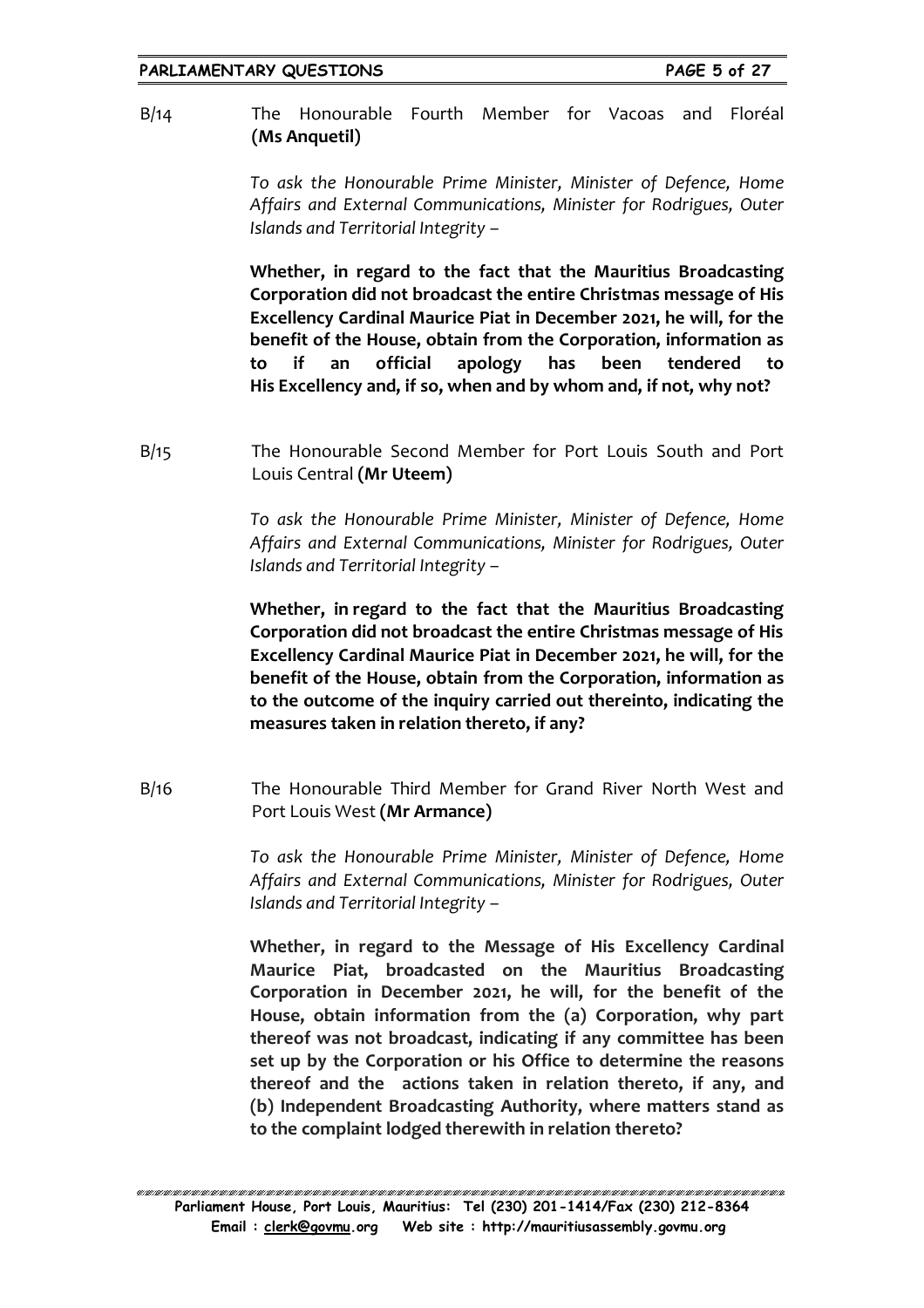B/17 The Honourable Third Member for Port Louis Maritime and Port Louis East **(Mr Ameer Meea)**

> *To ask the Honourable Prime Minister, Minister of Defence, Home Affairs and External Communications, Minister for Rodrigues, Outer Islands and Territorial Integrity –*

> **Whether, in regard to the acquisition of a Dhruv MK-III Helicopter from the Hindustan Aeronautics Limited, India, he will, for the benefit of the House, obtain from the Commissioner of Police, information as to the (a) capacity and cost thereof and (b) reasons therefor?**

B/18 The Honourable Second Member for La Caverne and Phoenix **(Mr Assirvaden)**

> *To ask the Honourable Prime Minister, Minister of Defence, Home Affairs and External Communications, Minister for Rodrigues, Outer Islands and Territorial Integrity –*

> **Whether, in regard to the Dubai Expo 2020, he will state the number of Ministers and accompanying members of delegations having participated therein as at to date, indicating the cost incurred in relation thereto?**

# *Questions addressed to Honourable Ministers, other than to the Honourable Prime Minister, Minister of Defence, Home Affairs and External Communications, Minister for Rodrigues, Outer Islands and Territorial Integrity*

B/19 The Honourable Third Member for Port Louis South and Port Louis Central **(Dr Aumeer)**

> *To ask Dr the Honourable Vice-Prime Minister, Minister of Local Government and Disaster Risk Management* –

> **Whether, in regard to the Doppler Weather Radar installed at the Trou aux Cerfs Meteorological Station, he will, for the benefit of the House, obtain from the Mauritius Meteorological Services, information as to if it is fully operational, indicating (a) the contribution thereof in forecasting weather and severe weather systems (b) if his Ministry is fully satisfied with the accuracy and timely weather forecasts and climatic conditions since 01 January 2022 to date and (c) if specialised staff at the said station have been trained to interpret information gathered through same?**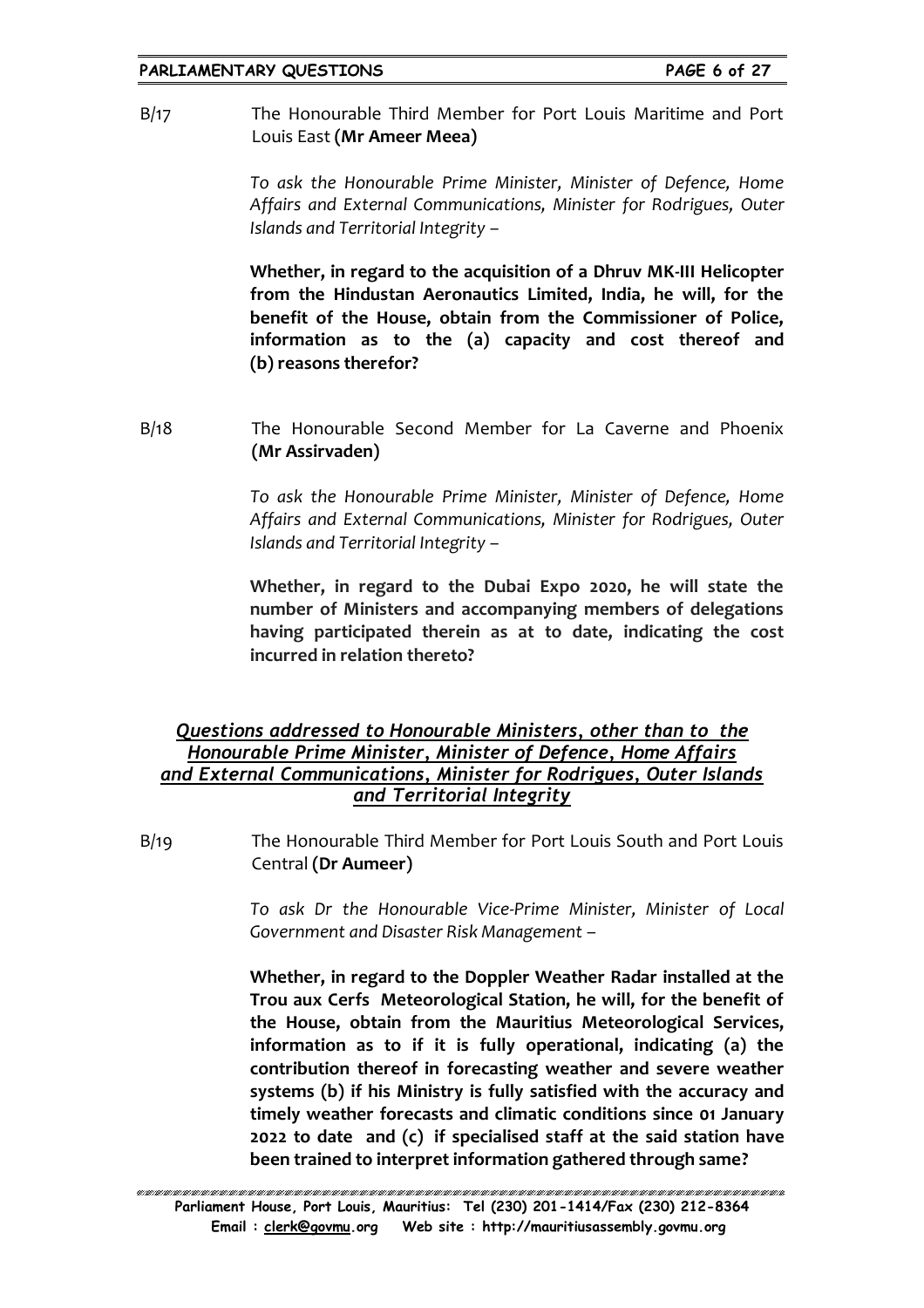B/20 The Honourable Second Member for Stanley and Rose Hill **(Mr Nagalingum)**

> *To ask Dr the Honourable Vice-Prime Minister, Minister of Local Government and Disaster Risk Management –*

> **Whether, in regard to the flash flood of 13 March 2022, he will, for the benefit of the House, obtain from the Mauritius Meteorological Services, information as to the reasons why the officers thereof have not been able to make accurate weather forecasts thereof in spite of having the new radar?**

B/21 The Honourable Second Member for Vacoas and Floréal **(Mr Bodha)**

> *To ask Dr the Honourable Vice-Prime Minister, Minister of Local Government and Disaster Risk Management –*

> **Whether, in regard to the proposed relocation of hawkers at the Victoria Urban Terminal, he will state where matters stand?**

B/22 The Honourable Second Member for Port Louis Maritime and Port Louis East (**Mr Abbas Mamode)**

> *To ask the Honourable the Attorney-General, Minister of Agro-Industry and Food Security –*

> **Whether, in regard to stray dogs, he will state if his attention has been drawn to a proliferation thereof in public places, including roads, beaches and hospitals and, if so, indicate if urgent remedial actions have been/are being taken in relation thereto?**

B/23 The Honourable Second Member for Stanley and Rose Hill **(Mr Nagalingum)**

*To ask Dr the Honourable Minister of Health and Wellness –*

**Whether, in regard to the COVID-19 pandemic, he will state the quantum of funds received from the levy of Rs2 per litre on MOGAS and Gasoil for the purchase of vaccines and since the application of the said levy to date, indicating the quantum thereof disbursed as at to date?**

ERREN BREKER KREAREN ER KREAREN ER KREAREN ER KREAREN ER KREAREN ER KREAREN ER KREAREN ER KREAREN ER KREAREN E **Parliament House, Port Louis, Mauritius: Tel (230) 201-1414/Fax (230) 212-8364 Email : [clerk@govmu.](../Documents/ddrive/Parliamentary%20Business/Parliamentary%20Questions/2022/Parliamentary%20Questions/2020/clerk@govmu⁠翿)org Web site : http://mauritiusassembly.govmu.org**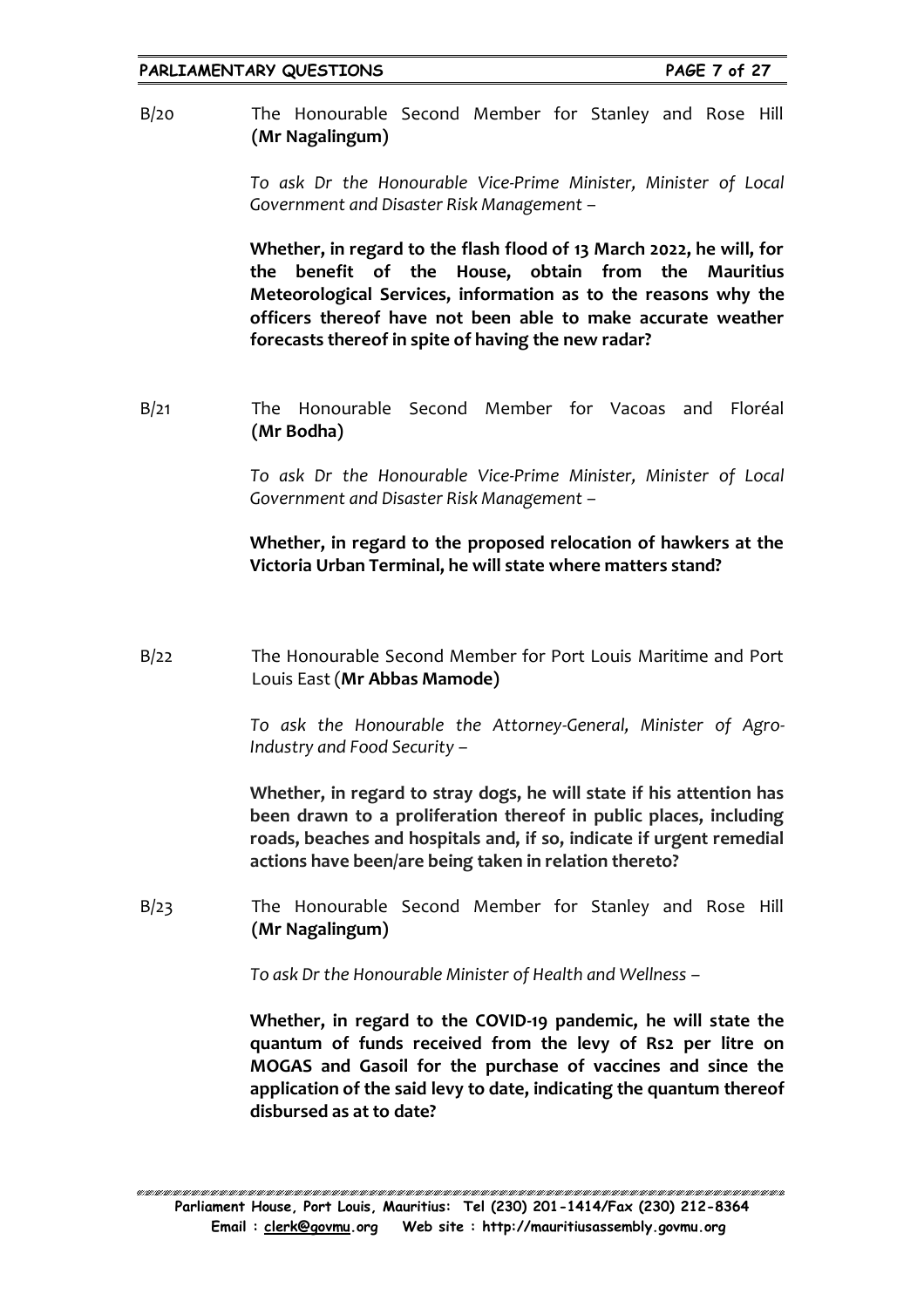| PARLIAMENTARY QUESTIONS |
|-------------------------|
|-------------------------|

B/24 The Honourable Second Member for Grand' Baie and Poudre d'Or **(Dr Gungapersad)**

> *To ask the Honourable Minister of Social Integration, Social Security and National Solidarity –*

> **Whether, in regard to wheelchairs, she will (a) state the criteria for eligibility therefor, indicating the number of beneficiaries thereof since January 2020 to date and (b) table the list of suppliers thereof, indicating the contract amount in each case?**

B/25 The Honourable Third Member for Port Louis South and Port Louis Central **(Dr Aumeer)**

*To ask Dr the Honourable Minister of Health and Wellness –*

**Whether, in regard to PCR testing for COVID-19, he will state (a) the medical laboratories accredited by his Ministry to perform same, excluding the Central Laboratory at the Queen Victoria Hospital, indicating the number of tests carried in each case over the past 18 months and (b) if consideration will be given for the regulation of the price thereof?**

B/26 The Honourable Second Member for Port Louis South and Port Louis Central **(Mr Uteem)**

*To ask Dr the Honourable Minister of Health and Wellness –*

**Whether, in regard to the Fact-Finding Committee set up to inquire into the death of renal dialysis patients at the New Souillac Hospital, he will state the (a) quantum of fees paid to the chairperson and assessors thereof and (b) findings and recommendations thereof?**

B/27 The Honourable Second Member for Port Louis Maritime and Port Louis East (**Mr Abbas Mamode)**

> *To ask the Honourable Minister of Land Transport and Light Rail, Minister of Foreign Affairs, Regional Integration and International Trade –*

> **Whether, in regard to the Sub-Office of the National Land Transport Authority situated at the Emmanuel Anquetil Building, he will, for the benefit of the House, obtain from the Authority, information as to if consideration will be given for urgent measures to be taken to reduce waiting time for business transactions thereat?**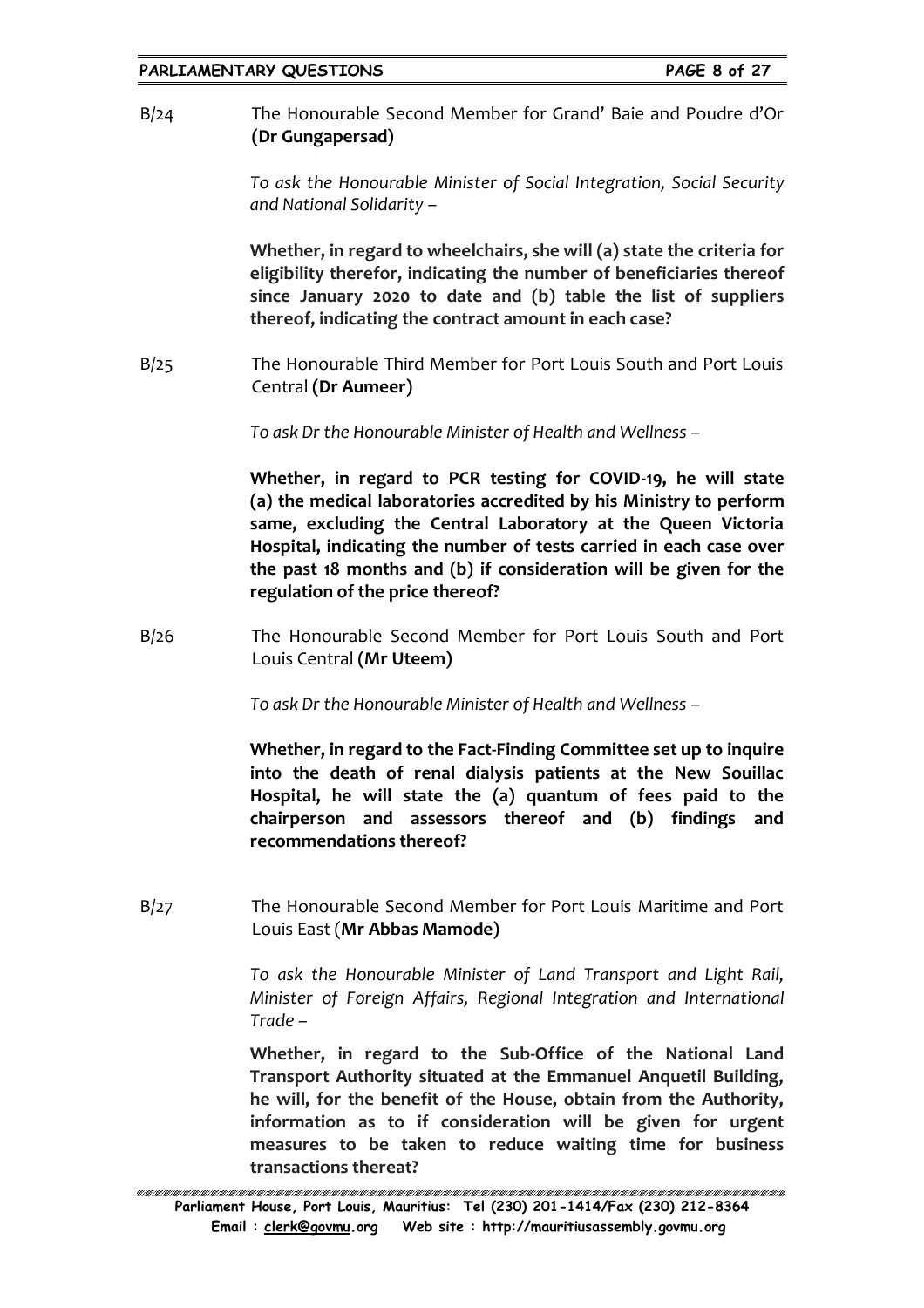B/28 The Honourable Second Member for Savanne and Black River **(Mrs Mayotte)**

*To ask the Honourable Minister of Arts and Cultural Heritage –*

**Whether, in regard to the administrative board of the Mauritius Society of Authors, he will, for the benefit of the House, obtain from the said Society, information as to the present composition thereof?**

B/29 The Honourable Second Member for Port Louis South and Port Louis Central **(Mr Uteem)**

> *To ask the Honourable Minister of Commerce and Consumer Protection, Minister of Labour, Human Resource Development and Training –*

> **Whether, in regard to petroleum products, he will state if consideration will be given for a review of the price structure thereof?**

B/30 The Honourable Second Member for Port Louis North and Montagne Longue **(Mrs Luchmun Roy)**

*To ask the Honourable Minister of Energy and Public Utilities –*

**Whether, in regard to water rights, he will, for the benefit of the House, obtain from the Central Water Authority, information as to the actions the Authority proposes to take in line with the judgment given by the Privy Council on 14 February 2022 in relation thereto?**

B/31 The Honourable First Member for Belle Rose and Quatre Bornes **(Dr Boolell)**

> *To ask the Honourable the Attorney-General, Minister of Agro-Industry and Food Security –*

> **Whether, in regard to agricultural production, he will state the measures taken by his Ministry to rehabilitate abandoned land to boost same?**

EN NATIONAL NATIONAL NA MANAGEMENTE NA MANAGEMENTE NA MANAGEMENTE NA MANAGEMENTE NA MANAGEMENTE NA MANAGEMENTE **Parliament House, Port Louis, Mauritius: Tel (230) 201-1414/Fax (230) 212-8364 Email : [clerk@govmu.](../Documents/ddrive/Parliamentary%20Business/Parliamentary%20Questions/2022/Parliamentary%20Questions/2020/clerk@govmu⁠翿)org Web site : http://mauritiusassembly.govmu.org**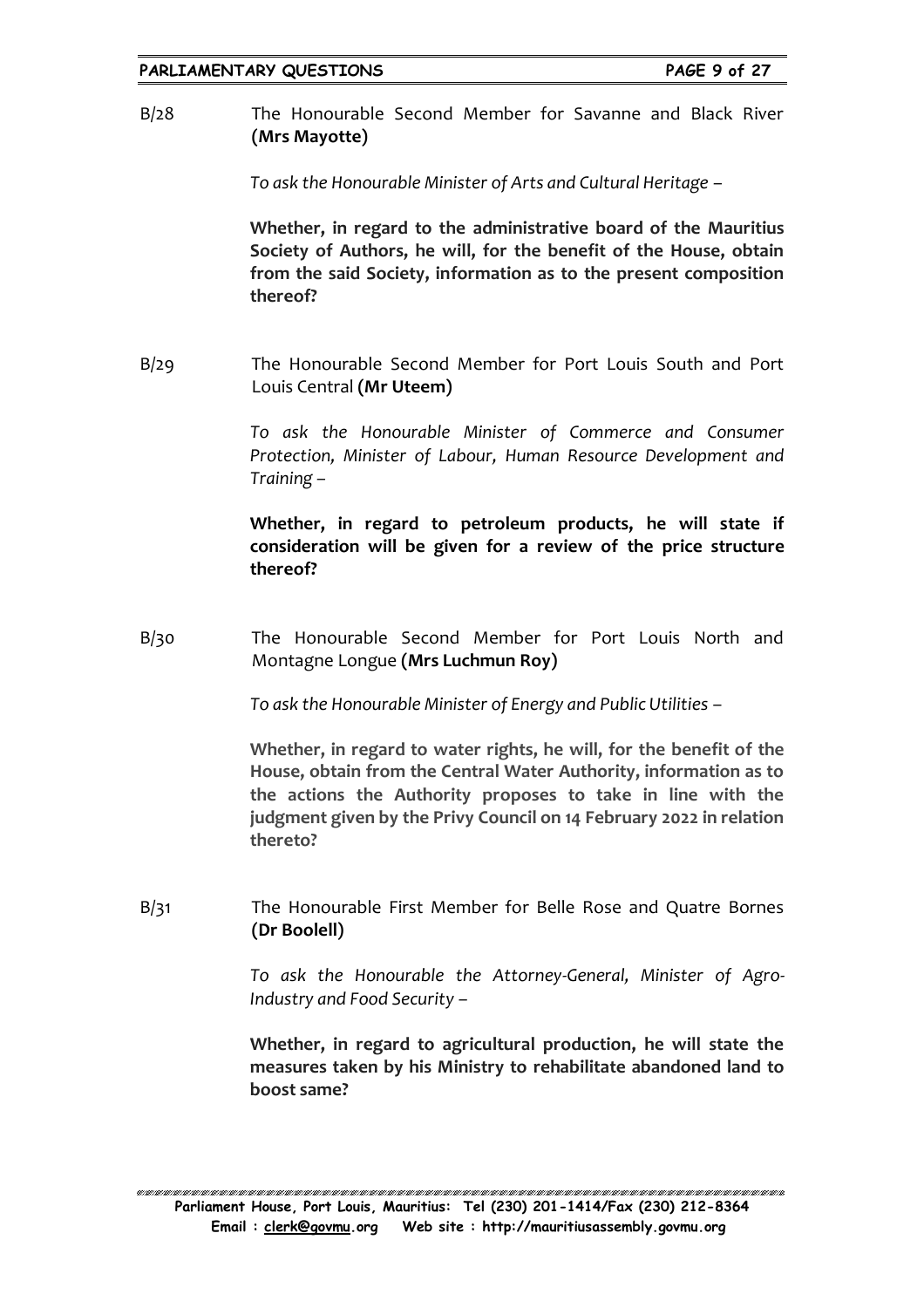### **PARLIAMENTARY QUESTIONS PAGE 10 of 27**

B/32 The Honourable Second Member for Port Louis Maritime and Port Louis East (**Mr Abbas Mamode)**

> *To ask the Honourable Minister of Land Transport and Light Rail, Minister of Foreign Affairs, Regional Integration and International Trade –*

> **Whether, in regard to Malaysia, he will state if his Ministry is in presence of a request for the opening of an Embassy thereof in Mauritius and, if so, indicate if consideration will be given thereto?**

B/33 The Honourable Fourth Member for Grand River North West and Port Louis West **(Mrs Navarre-Marie)**

> *To ask the Honourable Minister of Gender Equality and Family Welfare –*

> **Whether, in regard to Residential Care Institutions and Day Care Centres, she will state if she is aware that some of them are operating without the required licence and that applications have been made to court for committal orders to commit mistreated children to shelters that were not place of safety?**

B/34 The Honourable Second Member for Port Louis North and Montagne Longue **(Mrs Luchmun Roy)**

*To ask Dr the Honourable Minister of Health and Wellness –*

**Whether, in regard to Human Papillomavirus, he will state the measures taken to protect the population therefrom, indicating if consideration will be given for targeted vaccinations?**

B/35 The Honourable First Member for Grand River North West and Port Louis West **(Mr David)**

*To ask the Honourable Minister of Energy and Public Utilities –*

**Whether, in regard to Phase 2 of the Pailles-Guibies Sewerage Project, he will, for the benefit of the House, obtain from the Wastewater Management Authority, information as to (a) if there has been any price escalation thereof since the award of the contract on 31 July 2019 (b) the updated works schedule and (c) the number of (i) complaints received in respect thereof and (ii) meetings organized with the inhabitants concerned therewith?**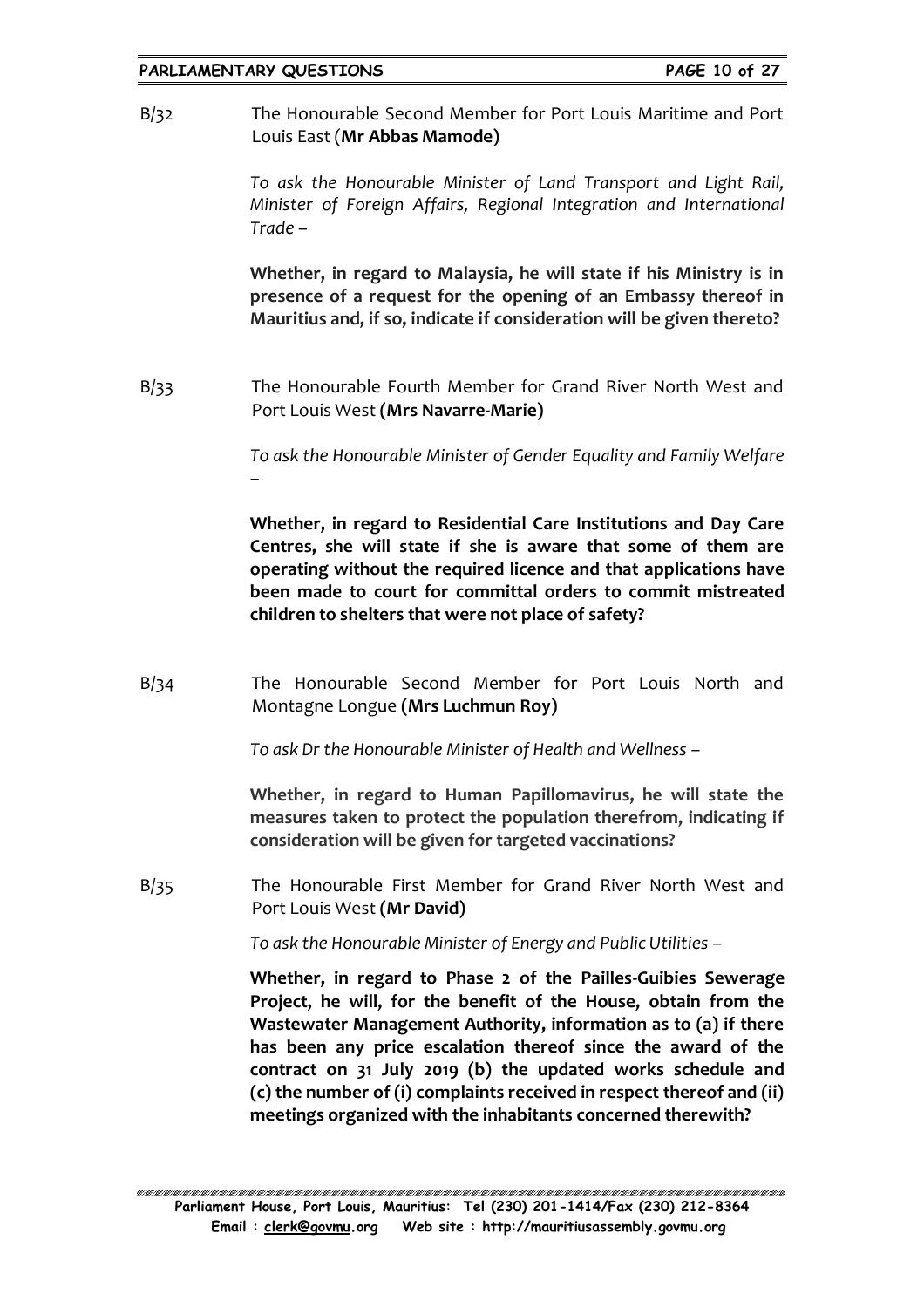B/36 The Honourable First Member for Port Louis South and Port Louis Central **(Mr Osman Mahomed)**

> *To ask the Honourable the Attorney-General, Minister of Agro-Industry and Food Security –*

> **Whether, in regard to biomass, he will state where matters stand as to the charting across of the way forward for the production of the different sources thereof, in line with the National Biomass Framework?**

B/37 The Honourable Third Member for Grand River North West and Port Louis West **(Mr Armance)**

> *To ask the Honourable Minister of National Infrastructure and Community Development –*

> **Whether, in regard to the National Flood Management Programme, he will, for the benefit of the House, obtain from the Drains Infrastructure Construction Ltd. the (a) list of projects earmarked for implementation thereunder by the said company, indicating where matters stand in each case and (b) administrative and running costs, respectively, of the said company from October 2021 to March?**

B/38 The Honourable First Member for Port Louis South and Port Louis Central **(Mr Osman Mahomed)**

> *To ask Dr the Honourable Minister of Finance, Economic Planning and Development –*

> **Whether, in regard to the provision of Rs 479 million to address the issue of high-risk flood prone areas in the City Centre, Tranquebar, Vallée Pitot and Ward IV as per paragraph 40(b) of the Budget Speech 2021-2022, he will state the quantum thereof disbursed as at to-date?**

B/39 The Honourable Second Member for Grand' Baie and Poudre d'Or **(Dr Gungapersad)**

> *To ask the Honourable Vice-Prime Minister, Minister of Education, Tertiary Education, Science and Technology –*

> **Whether in regard to the recent proposed implementation of a dedicated curriculum for Grade 1 pupils born between 01 January and 31 May 2015 which would allow them move to Grade 2, she will state (a) the number of pupils born between 01 June to 31 December 2015 currently following the said curriculum and (b) who will be in charge thereof, indicating the proposed criteria applicable for promotion from Grade 1 to Grade**

**Parliament House, Port Louis, Mauritius: Tel (230) 201-1414/Fax (230) 212-8364 Email : [clerk@govmu.](../Documents/ddrive/Parliamentary%20Business/Parliamentary%20Questions/2022/Parliamentary%20Questions/2020/clerk@govmu⁠翿)org Web site : http://mauritiusassembly.govmu.org** 2?<br>TERRET EN ESTERATOR DE L'ARTICULATION DE L'ARTICULATION DE L'ARTICULATION DE L'ARTICULATION DE L'ARTICULATION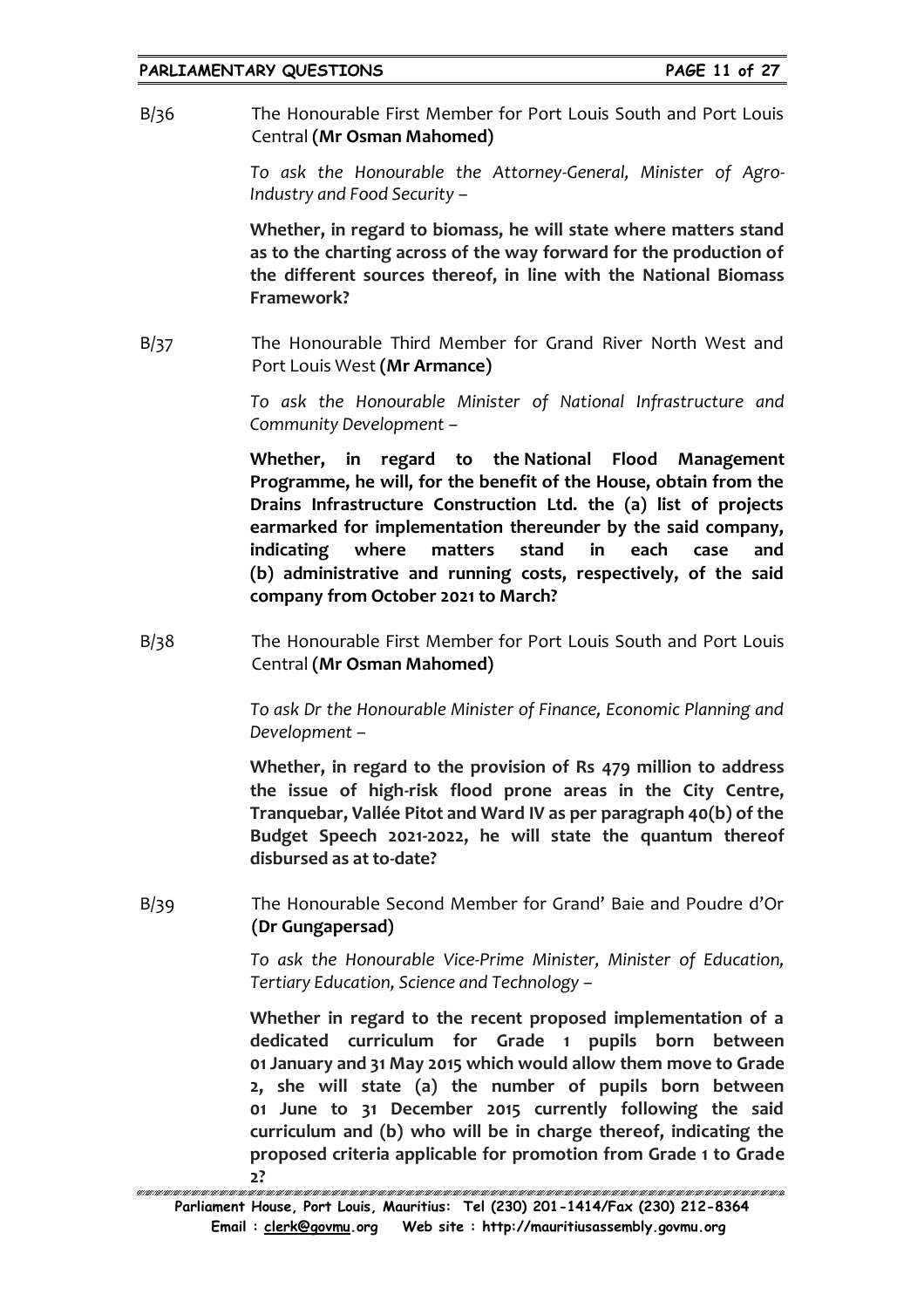B/40 The Honourable Third Member for Mahebourg and Plaine Magnien **(Mr Doolub)**

*To ask Dr the Honourable Minister of Health and Wellness –*

**Whether, in regard to the Report of the Fact-Finding Committee set up to inquire into the death of dialysis patients who passed away due to the COVID-19 pandemic, he will state the measures taken by his Ministry on the recommendations thereof?**

B/41 The Honourable First Member for Vacoas and Floréal **(Ms Joanna Bérenger)**

> *To ask the Honourable Minister of Environment, Solid Waste Management and Climate Change –*

> **Whether, in regard to the 5th session of the UN Environment Assembly, he will state (a) if he attended same (b) the position adopted by Mauritius thereat and (c) the road map to reach the objective of the legally binding treaty to end plastic pollution?**

B/42 The Honourable Fourth Member for Mahebourg and Plaine Magnien **(Mr Richard Duval)**

> *To ask Dr the Honourable Vice-Prime Minister, Minister of Local Government and Disaster Risk Management* –

> **Whether, in regard to the flash floods of 13 March 2022, he will, for the benefit of the House, obtain from the Mauritius Meteorological Services, information as to the reasons why it had issued a public communiqué informing the population about heavy rain warning affecting several regions of the island at or about 13 15 hours and not earlier?**

B/43 The Honourable Second Member for Rodrigues **(Mr Léopold)**

*To ask Dr the Honourable Minister of Health and Wellness –*

**Whether, in regard to COVID-19 virus, he will state when was the first case thereof detected in Rodrigues, indicating the (a) percentage of people infected therewith, giving details in terms of (i) age group and (ii) type thereof and (b) number of death (i) directly caused by same, if any, and (ii) caused by other reasons although the persons had contracted same, respectively, as at 28 February 2022?**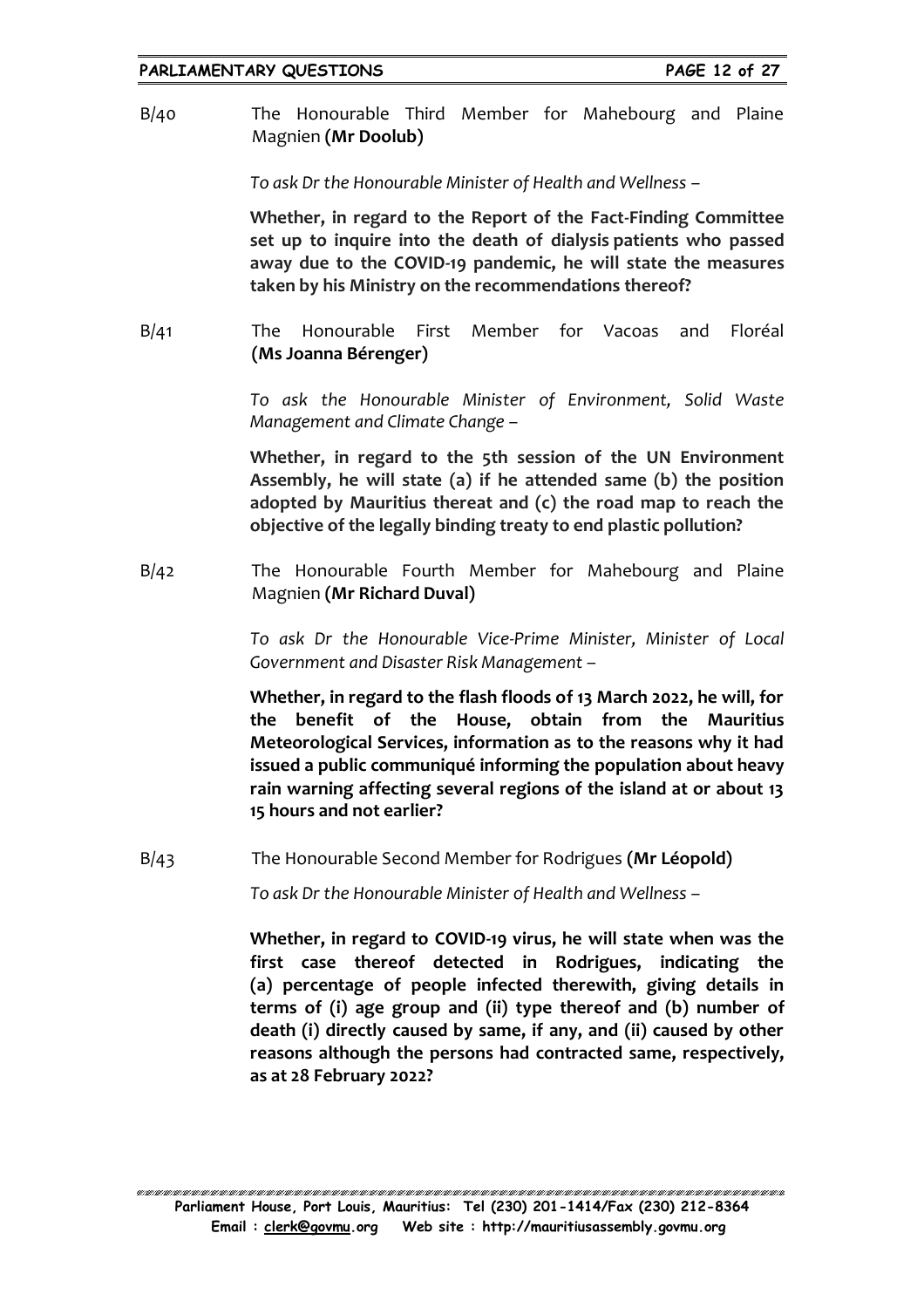B/44 The Honourable First Member for Belle Rose and Quatre Bornes **(Dr Boolell)**

*To ask Dr the Honourable Minister of Health and Wellness –*

**Whether, in regard to the Report of the Fact-Finding Committee set up to with wide terms of reference to inquire, amongst others, into the circumstances which led to the infection of dialysis patients undergoing treatment at the Souillac Government Hospital with COVID-19 and subsequently to the deaths of 11 of these patients, he will state if same will be made public and, if so, when and, if not, why not?** 

B/45 The Honourable Third Member for Beau Bassin and Petite Rivière **(Mr Quirin)**

*To ask Dr the Honourable Minister of Health and Wellness –*

**Whether, in regard to the Fact-Finding Committee set up by his Ministry in April 2021 to inquire into the death of 11 dialysis patients at the Souillac Hospital, he will state if the inquiry is completed and, if so, indicate (a) since when and (b) if the report thereof will be made public and, if so, when and, if not, why not?**

B/46 The Honourable First Member for Grand River North West and Port Louis West **(Mr David)**

> *To ask Dr the Honourable Vice-Prime Minister, Minister of Local Government and Disaster Risk Management –*

> **Whether, in regard to the Doppler Weather Radar installed at the Trou aux Cerfs Meteorological Station, he will, for the benefit of the House, obtain from the Mauritius Meteorological Services, information as to the (a) date of initial commissioning thereof (b) number and dates of (i) preventive maintenances thereof as at to date and (ii) calibrations thereof performed by the supplier thereof as at to date and (c) list of staff trained to use same?**

B/47 The Honourable First Member for Grand River North West and Port Louis West **(Mr David)**

> *To ask Dr the Honourable Minister of Finance, Economic Planning and Development –*

> **Whether, in regard to the Dubai Expo 2020 Exhibition, he will state the composition of the various Mauritian delegations having attended same, indicating the capacity in which each delegate participated therein and the quantum of** *per diem* **and other benefits drawn in each case?**

<sup>\*/</sup>ELEVENELELELENEN ELEVENELELENEN ELEVENELELENEN ELEVENELELENEN ELEVENELELENEN ELEVENELELENEN ELEVENELELENEN ELEVENE **Parliament House, Port Louis, Mauritius: Tel (230) 201-1414/Fax (230) 212-8364 Email : [clerk@govmu.](../Documents/ddrive/Parliamentary%20Business/Parliamentary%20Questions/2022/Parliamentary%20Questions/2020/clerk@govmu⁠翿)org Web site : http://mauritiusassembly.govmu.org**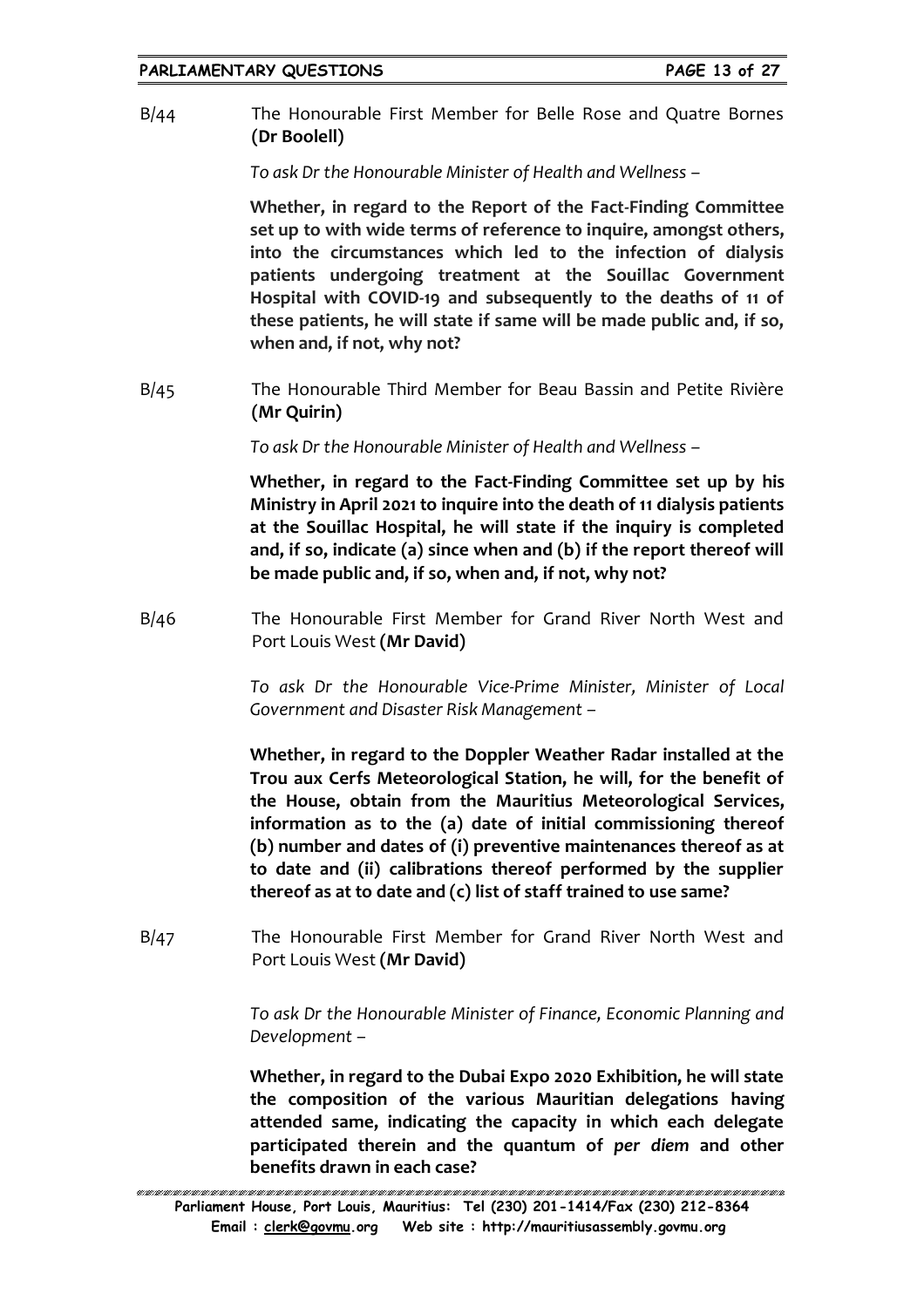B/48 The Honourable Second Member for Vacoas and Floréal **(Mr Bodha)**

> *To ask the Honourable the Attorney-General, Minister of Agro-Industry and Food Security –*

> **Whether, in regard to food security, he will state if specific measures are being envisaged to encourage small planters grow all the crops that can be sustained in different regions countrywide?**

B/49 The Honourable Third Member for Port Louis North and Montagne Longue **(Ms Tour)**

*To ask Dr the Honourable Minister of Health and Wellness –*

**Whether, in regard to the Report of the Commission of Inquiry on Drugs of July 2018, he will state the progress achieved by his Ministry on the basis of the recommendations contained therein, indicating the measures taken for the control of dangerous drugs?**

B/50 The Honourable Third Member for Port Louis Maritime and Port Louis East **(Mr Ameer Meea)**

> *To ask Dr the Honourable Vice-Prime Minister, Minister of Local Government and Disaster Risk Management –*

> **Whether, in regard to the Meteorological Weather Radar System at Trou aux Cerfs, he will, for the benefit of the House, obtain from the Mauritius Meteorological Services, information as to if it is fully operational?**

B/51 The Honourable Third Member for Port Louis South and Port Louis Central **(Dr Aumeer)**

*To ask Dr the Honourable Minister of Health and Wellness –*

**Whether, in regard to Molnupiravir tablets, he will state the (a) total number thereof bought by his Ministry and already supplied as at to date (b) names of the suppliers thereof, indicating the contract value in each case (c) total number thereof provided to patients as at to date and (d) indication for the use and provision thereof by his Ministry?**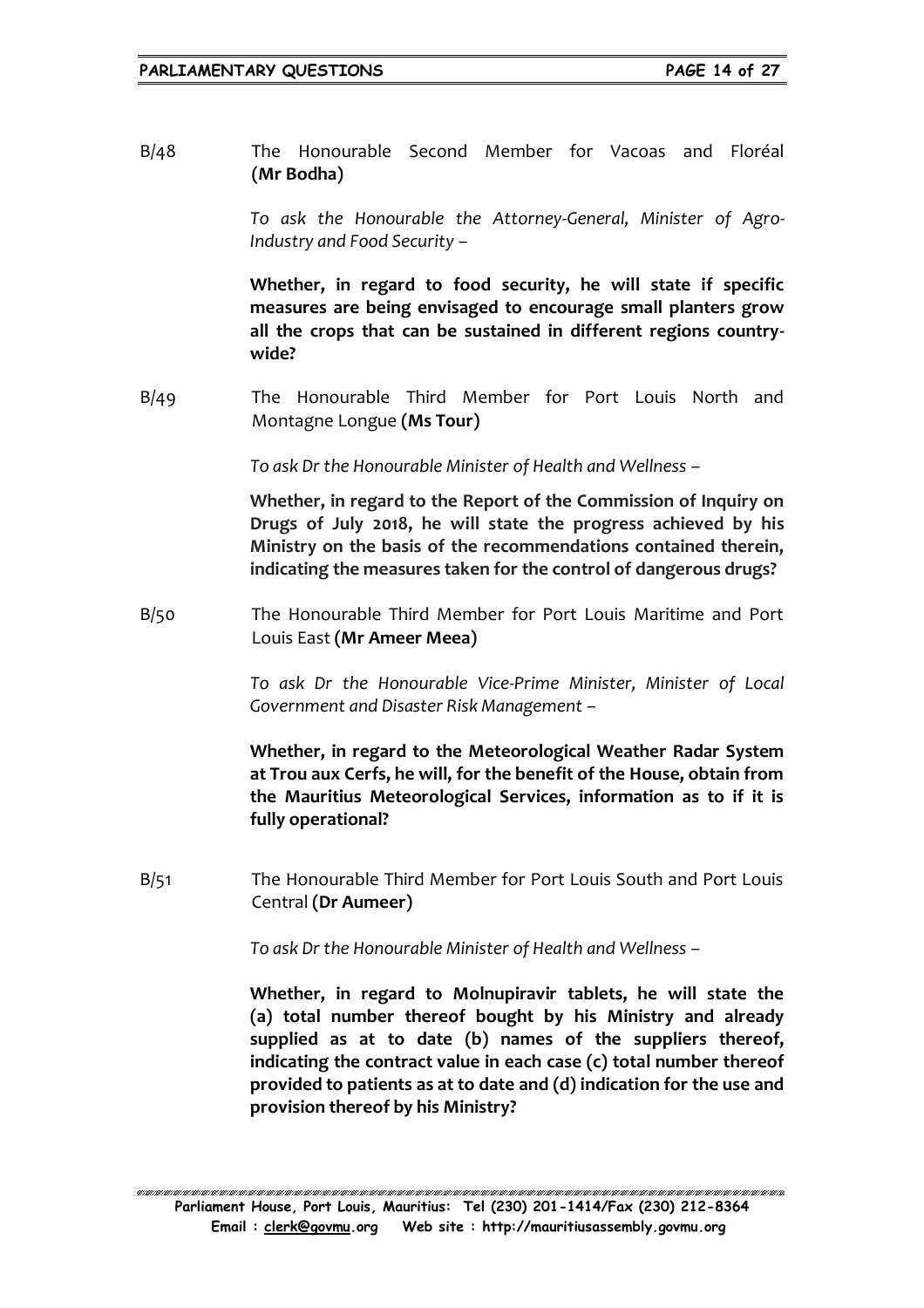B/52 The Honourable Fourth Member for Vacoas and Floréal **(Ms Anquetil)**

> *To ask the Honourable Minister of Land Transport and Light Rail, Minister of Foreign Affairs, Regional Integration and International Trade –*

> **Whether, in regard to the existing bus route to and from Henrietta, he will, for the benefit of the House, obtain from the National Land Transport Authority, information as to if consideration will be given for the extension thereof and for same to ply through the NHDC Estate of Henrietta to the benefit of the commuters living thereat?**

B/53 The Honourable Second Member for Savanne and Black River **(Mrs Mayotte)**

> *To ask the Honourable Minister of Gender Equality and Family Welfare –*

> **Whether, in regard to children in foster care, she will state the number thereof over the past five years?**

B/54 The Honourable First Member for Port Louis South and Port Louis Central **(Mr Osman Mahomed)**

> *To ask Dr the Honourable Vice-Prime Minister, Minister of Local Government and Disaster Risk Management –*

> **Whether in regard to weather forecasts, he will, for the benefit of the House, obtain from the Mauritius Meteorological Services, information as to the (a) present (i) state of the equipment available therefor and (ii) number of professional staff therefor, indicating the qualifications and expertise held and (b) if a need for the installation of state-of-the-art equipment and aptly qualified personnel for the manning thereof has been identified and, if so, indicate the measures taken in relation thereto?**

B/55 The Honourable Second Member for Beau Bassin and Petite Rivière **(Mrs Foo Kune-Bacha)**

*To ask Dr the Honourable Minister of Health and Wellness –*

**Whether, in regard to the Report of the Fact-Finding Committee instituted to inquire into the death of renal dialysis patients at the New Souillac Hospital in 2021, he will state if same will be made public and, if so, when?**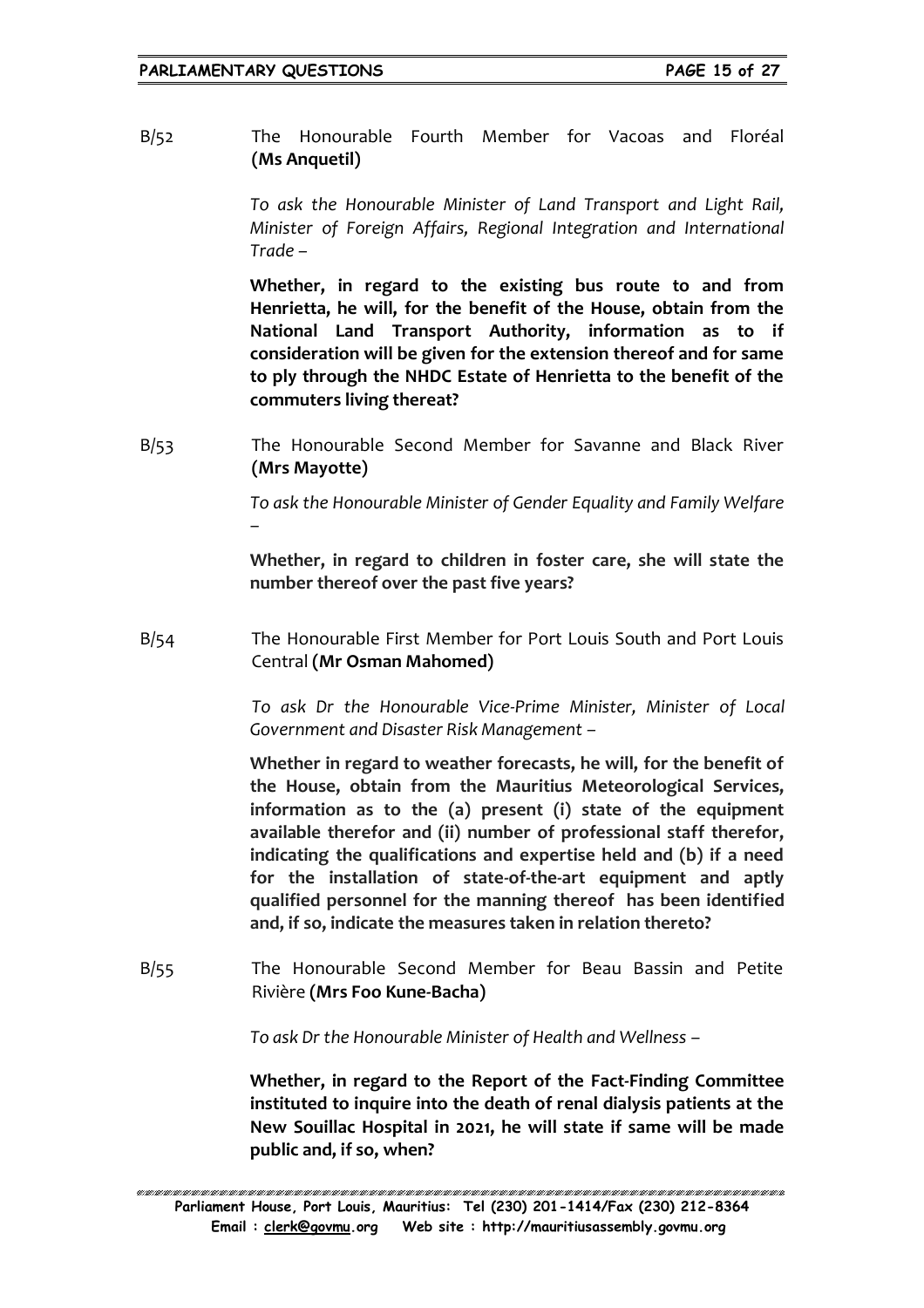B/56 The Honourable Second Member for Rodrigues **(Mr Léopold)**

*To ask the Honourable Minister of Blue Economy, Marine Resources, Fisheries and Shipping –*

**Whether, in regard to the proposed purchase of a new cargo vessel to be used for the interconnection of islands of the Republic of Mauritius, he will state where matters stand?**

B/57 The Honourable Third Member for Grand River North West and Port Louis West **(Mr Armance)**

> *To ask Dr the Honourable Vice-Prime Minister, Minister of Local Government and Disaster Risk Management –*

> **Whether, in regard to the Doppler Radar installed at the Trou-aux-Cerf Meteorological Station, he will, for the benefit of the House, obtain from the Mauritius Meteorological Services, information as to (a) if the installation and calibration thereof is completed and, if so, since when (b) if training has been provided to the technical staff for the manning thereof and, if not, why not, and, if so, give details of cost incurred therefor (c) the annual running cost thereof and (d) if the output thereof is satisfactory?**

B/58 The Honourable Third Member for Port Louis Maritime and Port Louis East **(Mr Ameer Meea)**

> *To ask the Honourable Minister of Commerce and Consumer Protection, Minister of Labour, Human Resource Development and Training –*

> **Whether, in regard to Mogas and Gas Oil, he will, for the benefit of the House, obtain from the State Trading Corporation, information as to the quantum of funds collected on the retail price thereof and contributed to the COVID-19 Solidarity Fund for the purchase of COVID-19 vaccines and the construction of storage facilities for petroleum products since their respective inception dates, indicating the quantum thereof spent in each case?**

B/59 The Honourable First Member for La Caverne and Phoenix **(Mr Lobine)**

> *To ask Dr the Honourable Vice-Prime Minister, Minister of Local Government and Disaster Risk Management –*

> **Whether, in regard to Constituency No. 15, La Caverne and Phoenix, he will, for the benefit of the House, obtain from the Municipal Council of Vacoas-Phoenix (a) the list of the flood prone**

ERREN BRUKEN KORTEN BRUKEN KORTEN HERREN BRUKEN KORTEN HERREN BRUKEN HERREN HERREN HERREN HERREN HERREN HERREN **Parliament House, Port Louis, Mauritius: Tel (230) 201-1414/Fax (230) 212-8364 Email : [clerk@govmu.](../Documents/ddrive/Parliamentary%20Business/Parliamentary%20Questions/2022/Parliamentary%20Questions/2020/clerk@govmu⁠翿)org Web site : http://mauritiusassembly.govmu.org**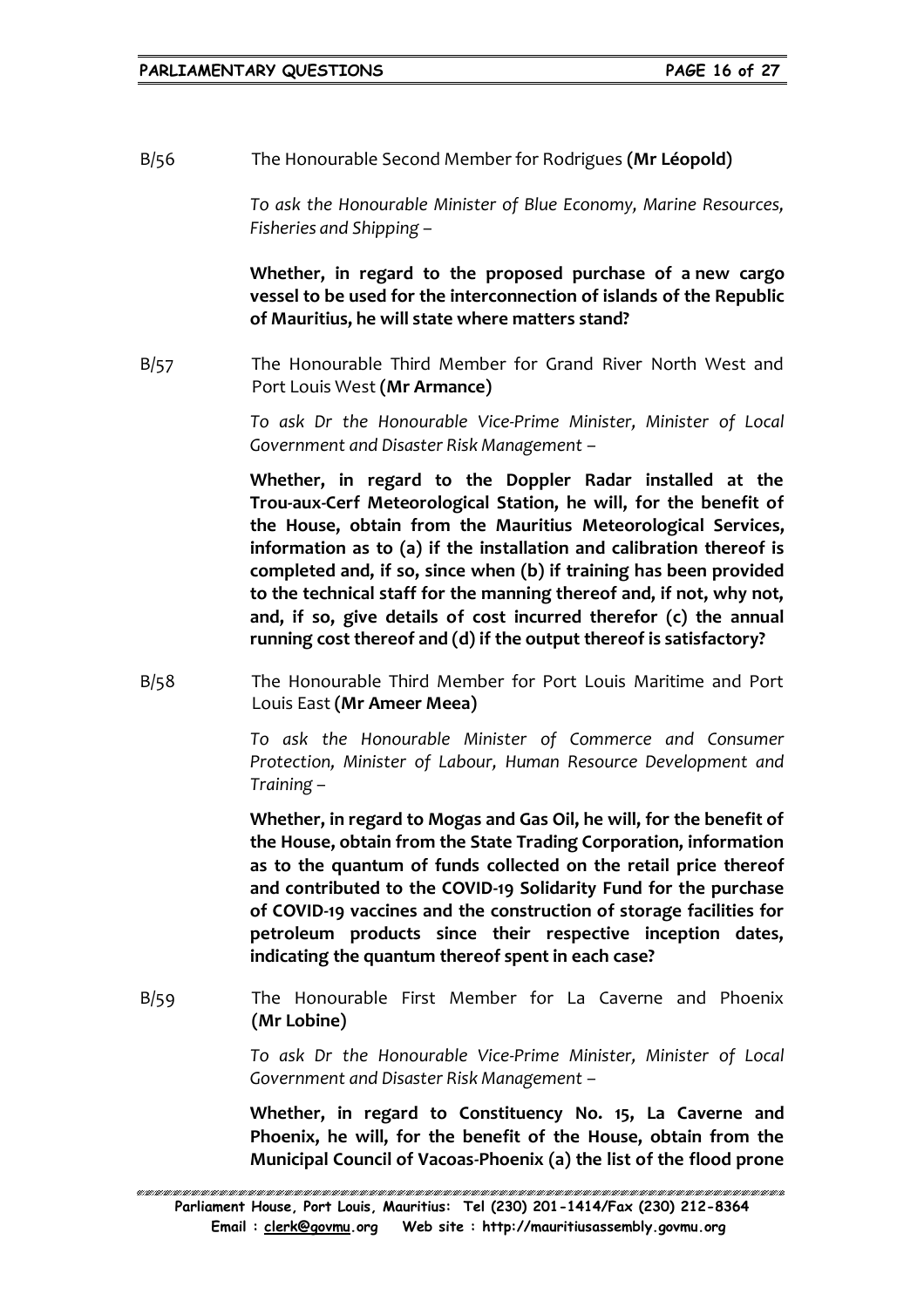**areas thereat and (b) information as to when and how the drains thereat are cleaned and maintained?**

B/60 The Honourable Third Member for Port Louis South and Port Louis Central **(Dr Aumeer)**

*To ask Dr the Honourable Minister of Health and Wellness –*

**Whether, in regard to the Fact-Finding Committee set up to inquire into the deaths of dialysed patients in early 2021, he will state (a) when did he receive the report thereof (b) if the report will be made public and, if not, why not and (c) the actions taken on the recommendations contained therein?** 

B/61 The Honourable Third Member for Beau Bassin and Petite Rivière **(Mr Quirin)**

> *To ask the Honourable Minister of Social Integration, Social Security and National Solidarity –*

> **Whether, in regard to the recent cyclones Batsirai and Emnati, she will state the outcome of the social inquiry carried out by her Ministry pertaining to the presence of refugees in the Refugee Centers and table copy of the report thereof, indicating the actions taken in relation thereto as at to date?**

B/62 The Honourable Fourth Member for Mahebourg and Plaine Magnien **(Mr Richard Duval)**

> *To ask the Honourable Minister of Commerce and Consumer Protection, Minister of Labour, Human Resource Development and Training –*

> **Whether, in regard to the flour being commercialized by the State Trading Corporation on the local market, he will state if he is in presence of complaints from** *"l'Association des propriétaires de boulangeries"* **as to the quality thereof since February 2021 and, if so, indicate the measures taken by his Ministry in relation thereto, if any?**

B/63 The Honourable Fourth Member for Port Louis Maritime and Port Louis East **(Mr Juman)**

> *To ask the Honourable Minister of Commerce and Consumer Protection, Minister of Labour, Human Resource Development and Training –*

> **Whether, in regard to the recent limitation on the sale of 2 litres of edible oil per person as directed by his Ministry, he will state (a) if a prior meeting was held with the importers of edible oil and (b)**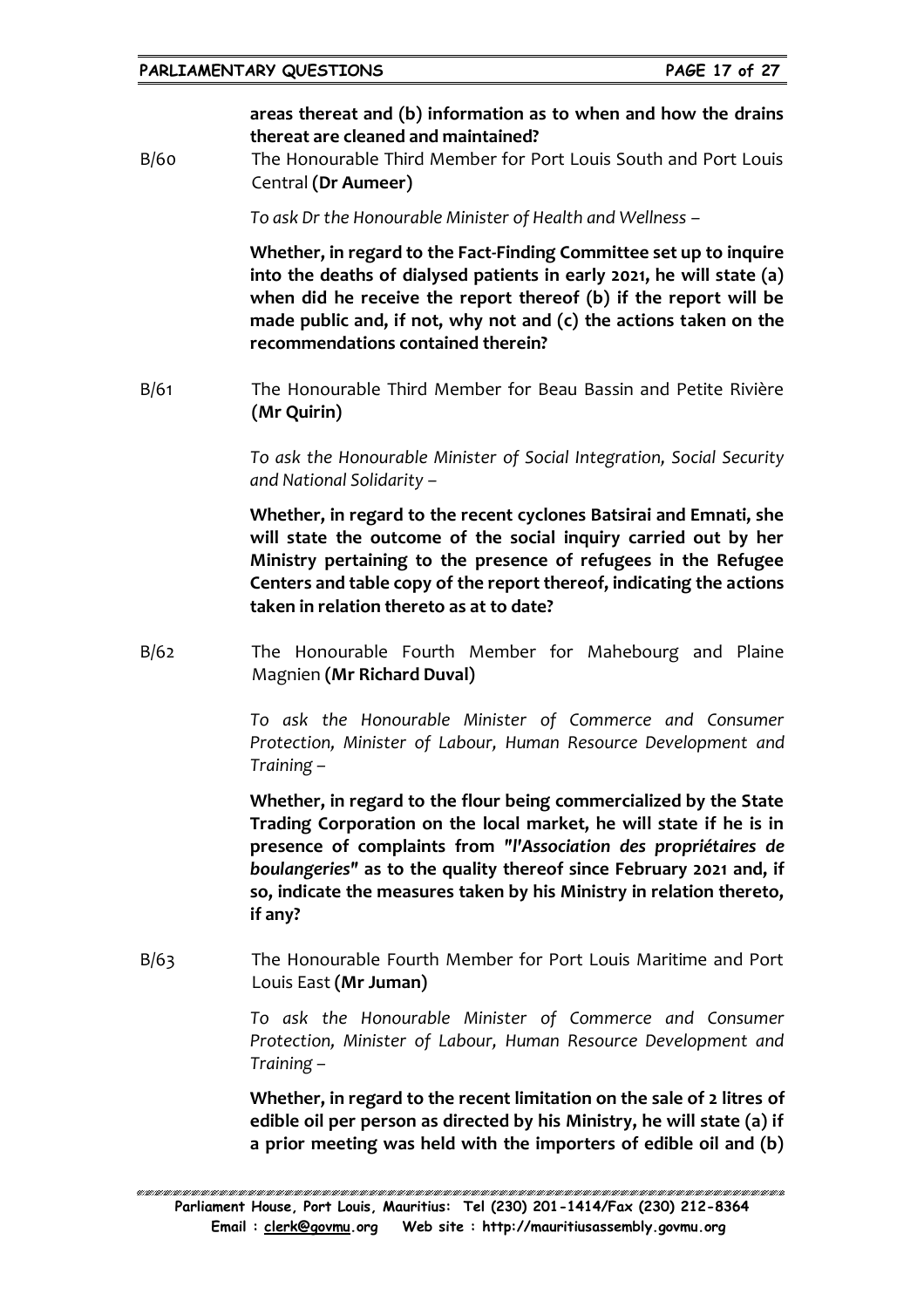**the average monthly consumption of edible oil and stock thereof available in the country with effect from 18 March 2022?**

B/64 The Honourable First Member for Mahebourg and Plaine Magnien **(Mr Ramful)**

> *To ask Dr the Honourable Minister of Finance, Economic Planning and Development –*

> **Whether, in regard to Foreign Direct Investments, he will state the figures for fiscal years 2019/20, 2020/21 and 2021/22 as at to date?**

B/65 The Honourable Second Member for Vacoas and Floréal **(Mr Bodha)**

> *To ask the Honourable Minister of Land Transport and Light Rail, Minister of Foreign Affairs, Regional Integration and International Trade –*

> **Whether, in regard to the implementation of the Metro Express Project between Curepipe and Quatre Bornes through Vacoas, he will state if consideration will be given for the provision of shuttles, feeder transport and pedestrian crossings to ease out pedestrian access and vehicular traffic on both sides of the tracks?**

B/66 The Honourable Third Member for Port Louis North and Montagne Longue **(Ms Tour)**

> *To ask the Honourable Minister of Youth Empowerment, Sports and Recreation –*

> **Whether, in regard to the proposed hosting of the 2022 Athletics Championships, he will state where matters stand?**

B/67 The Honourable Second Member for Grand' Baie and Poudre d'Or **(Dr Gungapersad)**

> *To ask Dr the Honourable Vice-Prime Minister, Minister of Local Government and Disaster Risk Management –*

> **Whether, in regard to Constituency No 6, Grand' Baie and Poudre d'Or, he will, for the benefit of the House, obtain from the District Councils of Rivière du Rempart and Pamplemousses, information as to the number of street lanterns earmarked for installation in financial year 2021-2022, indicating the (a) funds earmarked therefor (b) name of the successful bidder(s) for the supply thereof and (c) number of lanterns purchased and installed in each village thereat as at to date?**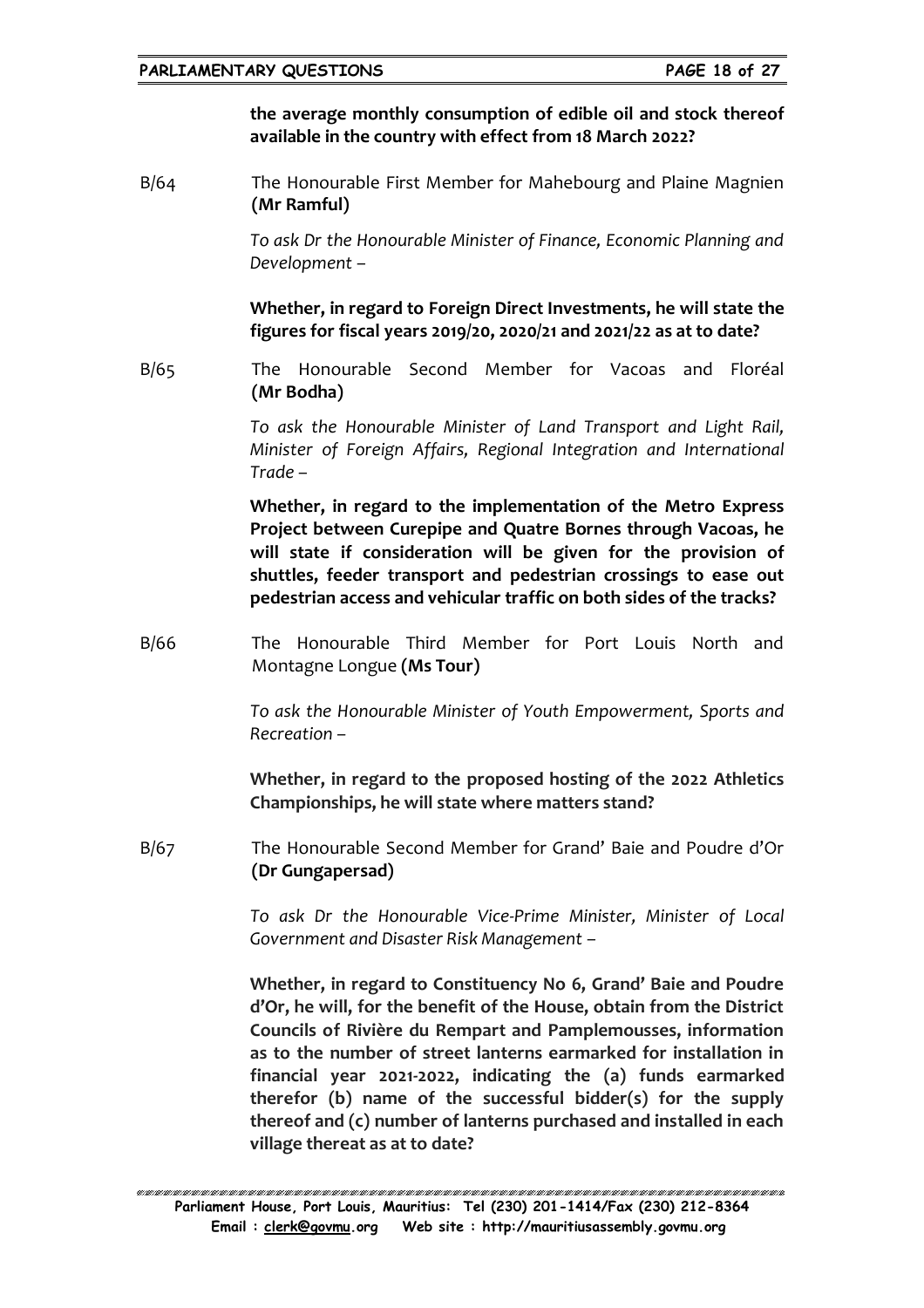B/68 The Honourable First Member for La Caverne and Phoenix **(Mr Lobine)**

*To ask Dr the Honourable Minister of Health and Wellness –*

**Whether, in regard to the findings of the Fact-Finding Committee instituted following the death of nearly a dozen of dialysis patients suspected of having been infected with the COVID-19 virus, he will state if same will be made public and, if so, when and, if not, why not?**

B/69 The Honourable First Member for Mahebourg and Plaine Magnien **(Mr Ramful)**

> *To ask the Honourable Minister of Commerce and Consumer Protection, Minister of Labour, Human Resource Development and Training –*

> **Whether, in regard to various imported food commodities, including edible oil, he will state if supply chain disruptions in relation thereto are occurring and indicating if, according to market forces, increases in the price thereof are expected and, if so, give the list of such products likely to be concerned therewith?**

B/70 The Honourable Fourth Member for Grand River North West and Port Louis West **(Mrs Navarre-Marie)**

> *To ask the Honourable Vice-Prime Minister, Minister of Education, Tertiary Education, Science and Technology –*

> **Whether, in regard to the new grant formula to private secondary schools, she will state if she has received representations from the union of managers of private secondary schools requesting for a meeting to discuss same?**

B/71 The Honourable Second Member for Vacoas and Floréal **(Mr Bodha)**

> *To ask Dr the Honourable Vice-Prime Minister, Minister of Local Government and Disaster Risk Management* –

> **Whether, in regard to the Doppler Radar installed at the Trou aux Cerfs Meteorological Station, he will, for the benefit of the House, obtain from the Mauritius Meteorological Services, information as to if it is fully functional, indicating how it is being manned?**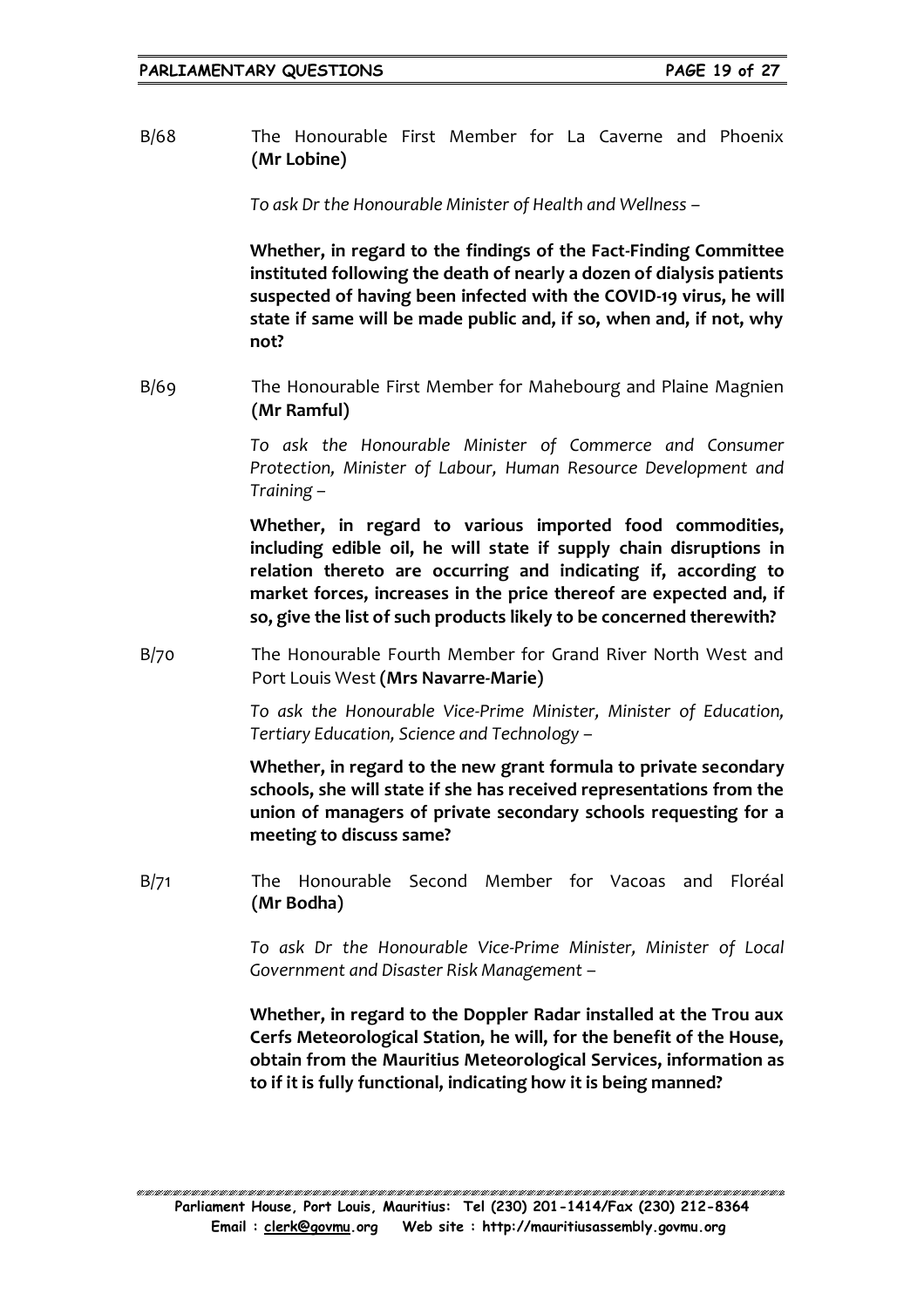B/72 The Honourable First Member for Mahebourg and Plaine Magnien **(Mr Ramful)**

> *To ask Dr the Honourable Minister of Finance, Economic Planning and Development –*

> **Whether, in regard to the estimated total revenue for fiscal year 2021/2022 as stated in the last budget, he will state if same will be reached and, if not, indicate the (a) estimated shortfall and the estimated fiscal deficit thereof and (b) total Government recurrent and capital expenditure for fiscal year 2021/2022, indicating how they were financed?**

B/73 The Honourable Second Member for Savanne and Black River **(Mrs Mayotte)**

> *To ask the Honourable Minister of Land Transport and Light Rail, Minister of Foreign Affairs, Regional Integration and International Trade –*

> **Whether, in regard to the public bus services, he will, for the benefit of the House, obtain from the National Land Transport Authority, information as to the approximate number of passengers commuting through same on a daily basis, indicating the actions taken to improve the said services in terms of number and state of the buses?**

B/74 The Honourable Third Member for Vacoas and Floréal **(Mr Ittoo)**

*To ask Dr the Honourable Vice-Prime Minister, Minister of Local Government and Disaster Risk Management –*

**Whether, in regard to the Development and Operation of the Modern Urban Terminal at Vacoas, he will state where matters stand as to the implementation thereof, indicating what will become of the existing vegetable market fair building and metal structures?**

B/75 The Honourable Second Member for Curepipe and Midlands **(Mr Yeung Sik Yuen)**

> *To ask the Honourable Minister of Commerce and Consumer Protection, Minister of Labour, Human Resource Development and Training –*

> **Whether, in regard to the basic consumer products subject to price controls, he will state (a) the outcome of the limitation for the sale of 2 litres of edible oil per person by the retail outlets as directed by his Ministry and (b) if his Ministry is envisaging to limit the sale of the other products in this category?**

**Parliament House, Port Louis, Mauritius: Tel (230) 201-1414/Fax (230) 212-8364 Email : [clerk@govmu.](../Documents/ddrive/Parliamentary%20Business/Parliamentary%20Questions/2022/Parliamentary%20Questions/2020/clerk@govmu⁠翿)org Web site : http://mauritiusassembly.govmu.org**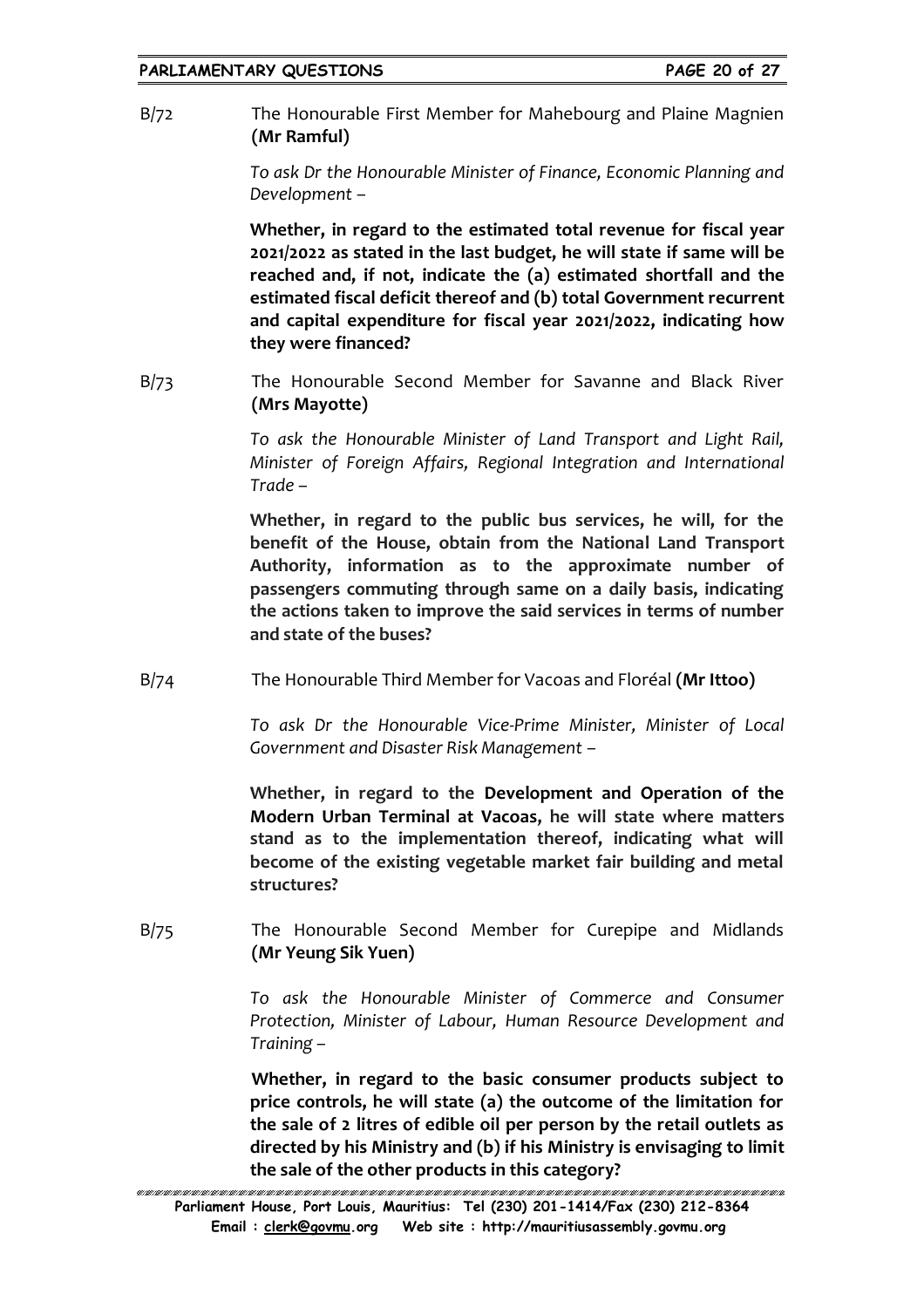B/76 The Honourable First Member for Belle Rose and Quatre Bornes **(Dr Boolell)**

*To ask Dr the Honourable Minister of Health and Wellness –*

**Whether, in regard to the population, he will state the number of vaccinations and inoculations carried out by his Ministry as part of the routine immunization programme therefor over the past two years, indicating if Human Papillomavirus is included therein and, if not, why not and if consideration will be given for girls aged 12-16 to be immunized against same?**

B/77 The Honourable Fourth Member for Mahebourg and Plaine Magnien **(Mr Richard Duval)**

> *To ask Dr the Honourable Minister of Finance, Economic Planning and Development –*

> **Whether, in regard to the Horse Racing Division, he will, for the benefit of the House, obtain from the Gambling Regulatory Authority, information as to the composition of the Board thereof, indicating the date of appointment and terms and conditions of appointment of the Chairperson and members thereof?**

B/78 The Honourable Second Member for Stanley and Rose Hill **(Mr Nagalingum)**

> *To ask Dr the Honourable Minister of Finance, Economic Planning and Development –*

> **Whether, in regard to the Dubai Expo 2020, he will state the composition of the delegations from Government who visited same (a) giving a breakdown of costs incurred in terms of (i) air tickets (ii) accommodation (iii)** *per diem* **and other allowances and (b) duration of stay of individual members of the delegations?**

B/79 The Honourable Third Member for Mahebourg and Plaine Magnien **(Mr Doolub)**

> *To ask Dr the Honourable Minister of Finance, Economic Planning and Development –*

> **Whether, in regard to the forthcoming horseracing season, he will, for the benefit of the House, obtain from the Gambling Regulatory Authority, information as to if it is in presence of an application for the issue of any license therefor from the MTCS?**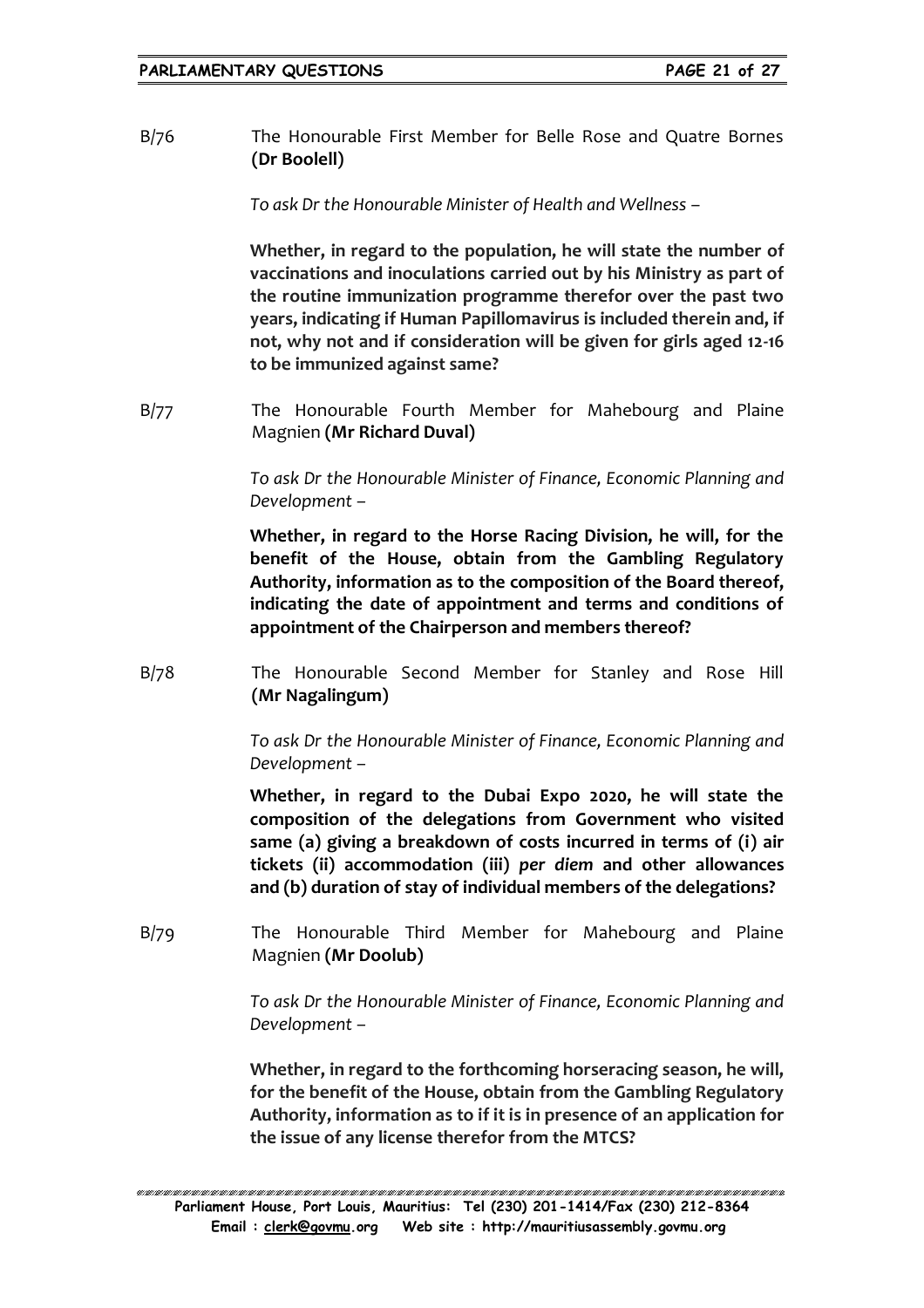B/80 The Honourable First Member for Port Louis South and Port Louis Central **(Mr Osman Mahomed)**

> *To ask the Honourable the Attorney-General, Minister of Agro-Industry and Food Security –*

> **Whether, in regard to the building housing the New Supreme Court of Mauritius, he will state if it has been the subject of water ingress and leakages during the recent downpours and, if so, give details as to the (a) extent and causes thereof and (b) cost of repairs, if any, and party bearing the said costs?**

B/81 The Honourable Second Member for Port Louis South and Port Louis Central **(Mr Uteem)**

> *To ask the Honourable Minister of Commerce and Consumer Protection, Minister of Labour, Human Resource Development and Training –*

> **Whether, in regard to the National Minimum Wage, he will state if consideration will be given for an increase of the quantum payable in terms thereof?**

B/82 The Honourable Fourth Member for Vacoas and Floréal **(Ms Anquetil)**

> *To ask the Honourable Minister of Gender Equality and Family Welfare –*

> **Whether, in regard to the implementation of the Children's Act, she will state if the Probation Officers have been trained accordingly, indicating the facilities put at their disposal to effectively shoulder their new responsibilities?**

B/83 The Honourable Third Member for Vacoas and Floréal **(Mr Ittoo)**

*To ask Dr the Honourable Minister of Health and Wellness –*

**Whether, in regard to the prevalence of all kinds of cancer in Mauritius, he will state the measures taken by his Ministry to address same, giving an update on progress of works at the New Cancer Centre?**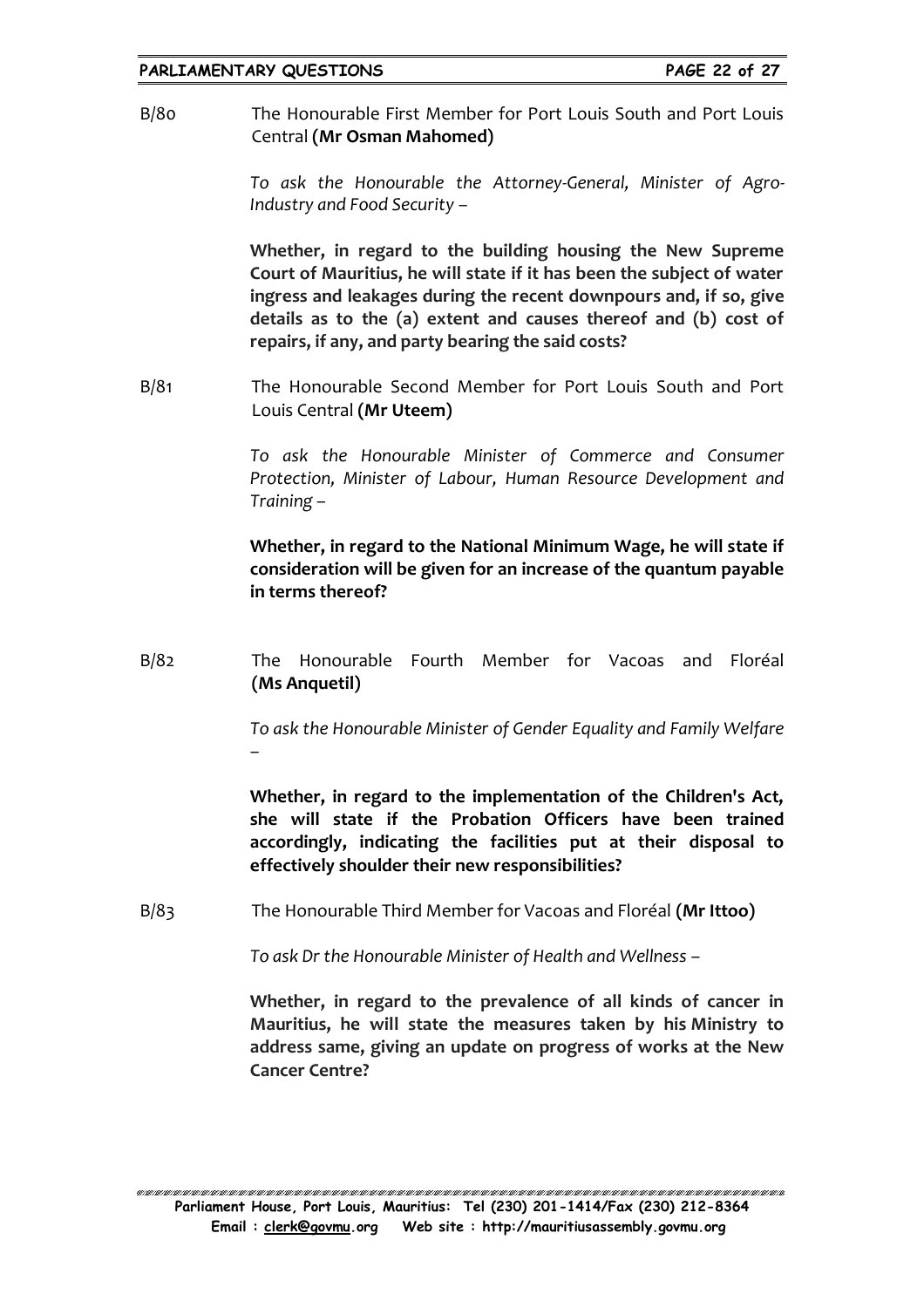B/84 The Honourable Fourth Member for Port Louis Maritime and Port Louis East **(Mr Juman)**

*To ask Dr the Honourable Minister of Health and Wellness –*

**Whether, in regard to the Fact-Finding Committee set up to inquire into the death of renal dialysis patients, he will state (a) when was the report handed over to him (b) the overall cost thereof and (c) the main findings of the report, indicating if the conclusions have pointed towards acts of negligence at the level of the New Souillac Hospital and the Tamassa Hotel (Quarantine Centre)?**

B/85 The Honourable First Member for Vacoas and Floréal **(Ms Joanna Bérenger)**

> *To ask Dr the Honourable Vice-Prime Minister, Minister of Local Government and Disaster Risk Management –*

> **Whether, in regard to the proposed construction of an Area Health Centre at Henrietta, he will state where matters stand?**

B/86 The Honourable Second Member for Beau Bassin and Petite Rivière **(Mrs Foo Kune-Bacha)**

*To ask Dr the Honourable Minister of Health and Wellness –*

**Whether, in regard to the Maternal and the Neonatal Services, he will state (a) the number of complaints of alleged medical negligence in respect thereof received at his Ministry since 2019 to date, indicating the outcome thereof in each case (b) if an independent audit thereof has been carried out and (c) the measures taken to prevent recurrence of medical negligence thereat?**

B/87 The Honourable Second Member for Beau Bassin and Petite Rivière **(Mrs Foo Kune-Bacha)**

*To ask Dr the Honourable Minister of Health and Wellness –*

**Whether, in regard to the Molnupiravir tablets, he will state the (a) indications for use thereof (b) quantity thereof purchased as at to date, indicating the total cost thereof (c) current stock thereof, indicating where they are stocked and (d) number of patients treated therewith as at to date?**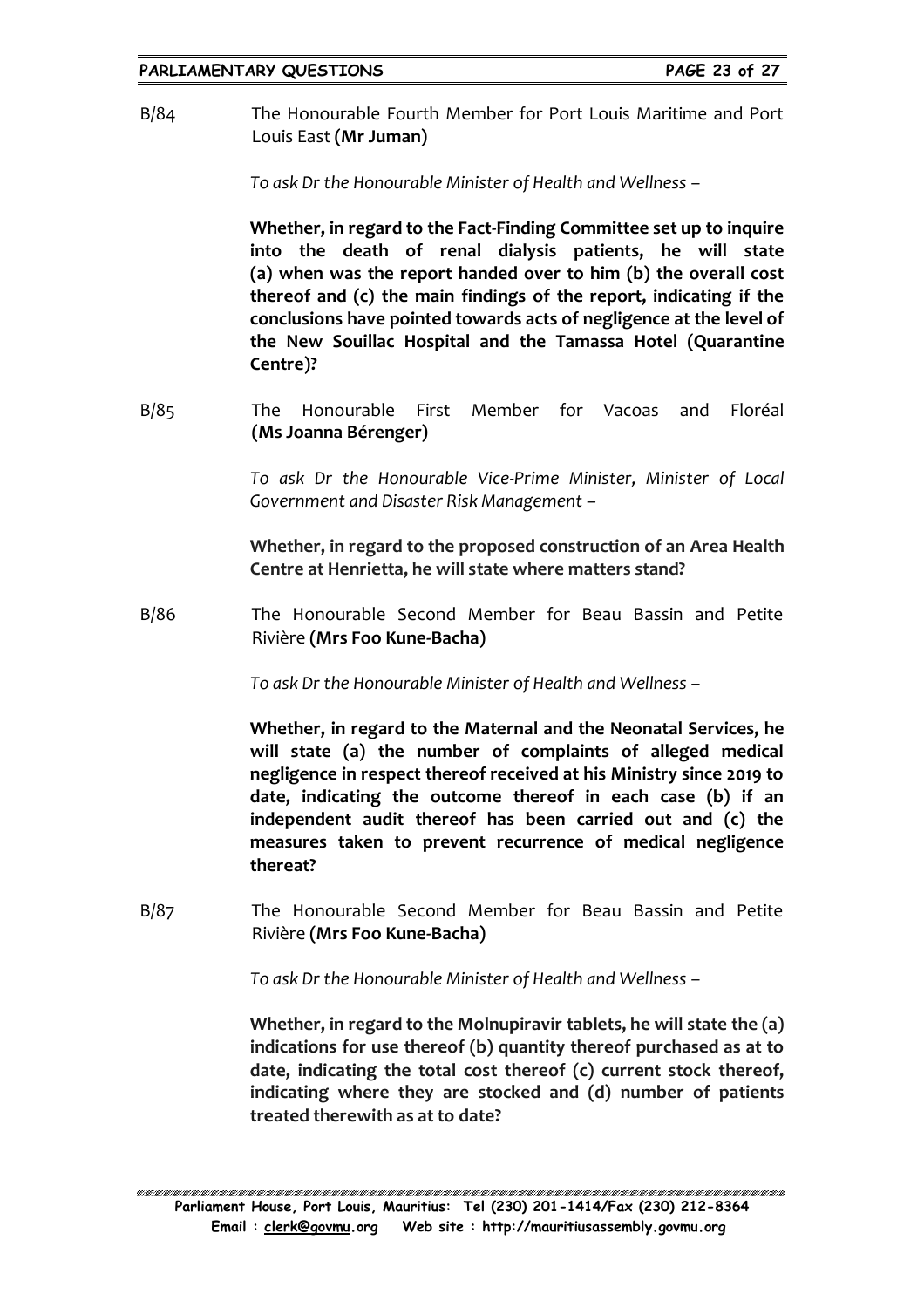B/88 The Honourable Second Member for Rodrigues **(Mr Léopold)**

*To ask Dr the Honourable Vice-Prime Minister, Minister of Local Government and Disaster Risk Management –*

**Whether, in regard to the Rodriguan fire fighters actually working in mainland Mauritius, he will, for the benefit of the House, obtain from the Mauritius Fire and Rescue Service, information as to if they may request to be transferred onto the Rodrigues establishment to work in Rodrigues and, if so, give details of the procedure applicable therefor?**

B/89 The Honourable First Member for Grand River North West and Port Louis West **(Mr David)**

> *To ask the Honourable Minister of Blue Economy, Marine Resources, Fisheries and Shipping –*

> **Whether, in regard to the Wen Hung Dar N° 168 vessel which ran aground off Pointe aux Sables on 23 February 2022, he will state (a) when same entered the territorial waters and the port limits of Mauritius, giving details of the communications exchanged between the captain thereof, the National Coast Guard and the Mauritius Ports Authority, respectively and (b) the first conclusions of the investigation on the grounding thereof?**

B/90 The Honourable Third Member for Beau Bassin and Petite Rivière **(Mr Quirin)**

> *To ask the Honourable Minister of Youth Empowerment, Sports and Recreation –*

> **Whether, in regard to the Mauritius Football Association, he will state if the sanctions imposed thereon by his Ministry by virtue of letter dated 27 August 2021 are still valid and, if so, give reasons therefor and, if not, why not?**

B/91 The Honourable Second Member for Grand' Baie and Poudre d'Or **(Dr Gungapersad)**

> *To ask the Honourable Deputy Prime Minister, Minister Housing and Land Use Planning, Minister of Tourism –*

> **Whether, in regard to the** *Pas Géométriques* **at Melville, in Grand Gaube, he will give the list of industrial leases granted thereon to real estate and hotel developers since January 2015 thereat, indicating the leases (a) on which construction is due to start within the next two years and (b) transferred from one legal entity**

**Parliament House, Port Louis, Mauritius: Tel (230) 201-1414/Fax (230) 212-8364 Email : [clerk@govmu.](../Documents/ddrive/Parliamentary%20Business/Parliamentary%20Questions/2022/Parliamentary%20Questions/2020/clerk@govmu⁠翿)org Web site : http://mauritiusassembly.govmu.org**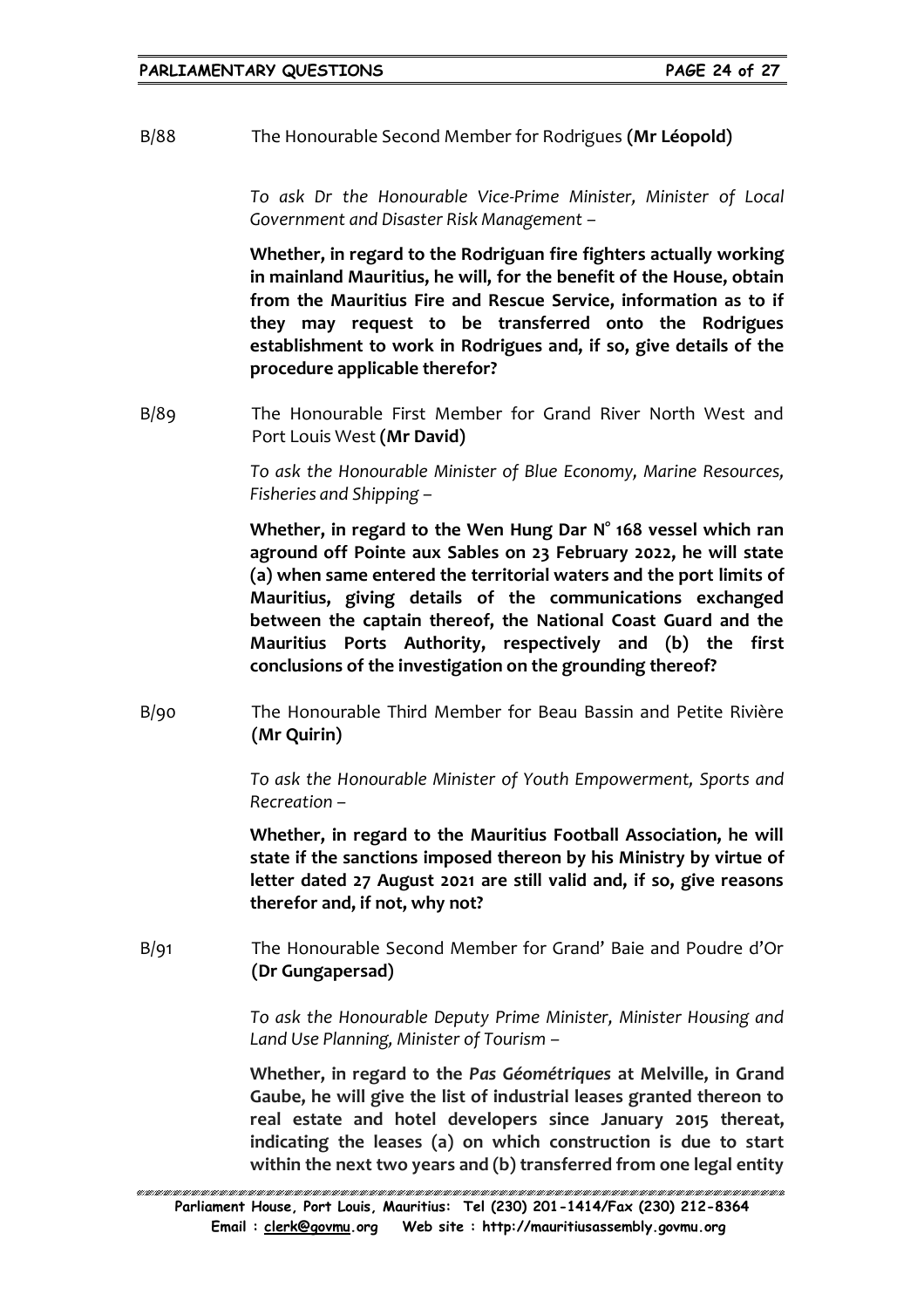**to another or have had changes in the ownership/shareholding thereof over the past five years?**

B/92 The Honourable First Member for Mahebourg and Plaine Magnien **(Mr Ramful)**

> *To ask Dr the Honourable Minister of Finance, Economic Planning and Development –*

> **Whether, in regard to the Dubai Expo 2022, he will (a) state the total costs incurred by the Mauritian Government, including expenses relating to, the setting up and operation of the Mauritian Pavilion, events organized and official visits attended by Mauritian delegates, giving a breakdown thereof and (b) obtain from the Economic Development Board, information as to the number of business events organized thereat, indicating in each case the number of participants attending same and if they have shown investment and/or trade interests?**

B/93 The Honourable Third Member for Beau Bassin and Petite Rivière **(Mr Quirin)**

> *To ask the Honourable Minister of Youth Empowerment, Sports and Recreation –*

> **Whether, in regard to the judo discipline, he will, for the benefit of the House, obtain from the Mauritius Judo Federation, information as to where matters stand pertaining to the request for recognition from 18 judo clubs since 2019, indicating the actions taken by his Ministry to facilitate the affiliation process with the Mauritius Judo Federation and, if not, why not?**

B/94 The Honourable Second Member for Savanne and Black River **(Mrs Mayotte)**

*To ask the Honourable Minister of Arts and Cultural Heritage –*

**Whether, in regard to the** *Musée de La Photographie***, he will state if his Ministry has a plan for the safeguard and preservation thereof following the demise of late T. B. former Director thereof?** 

B/95 The Honourable Fourth Member for Port Louis Maritime and Port Louis East **(Mr Juman)**

> *To ask Dr the Honourable Minister of Finance, Economic Planning and Development –*

> **Whether, in regard to the Dubai Expo 2020, he will, for the benefit of the House, obtain information as to the number of ministerial delegations having attended same, indicating in each case the (a) composition of the delegation (b) overall cost, including air tickets**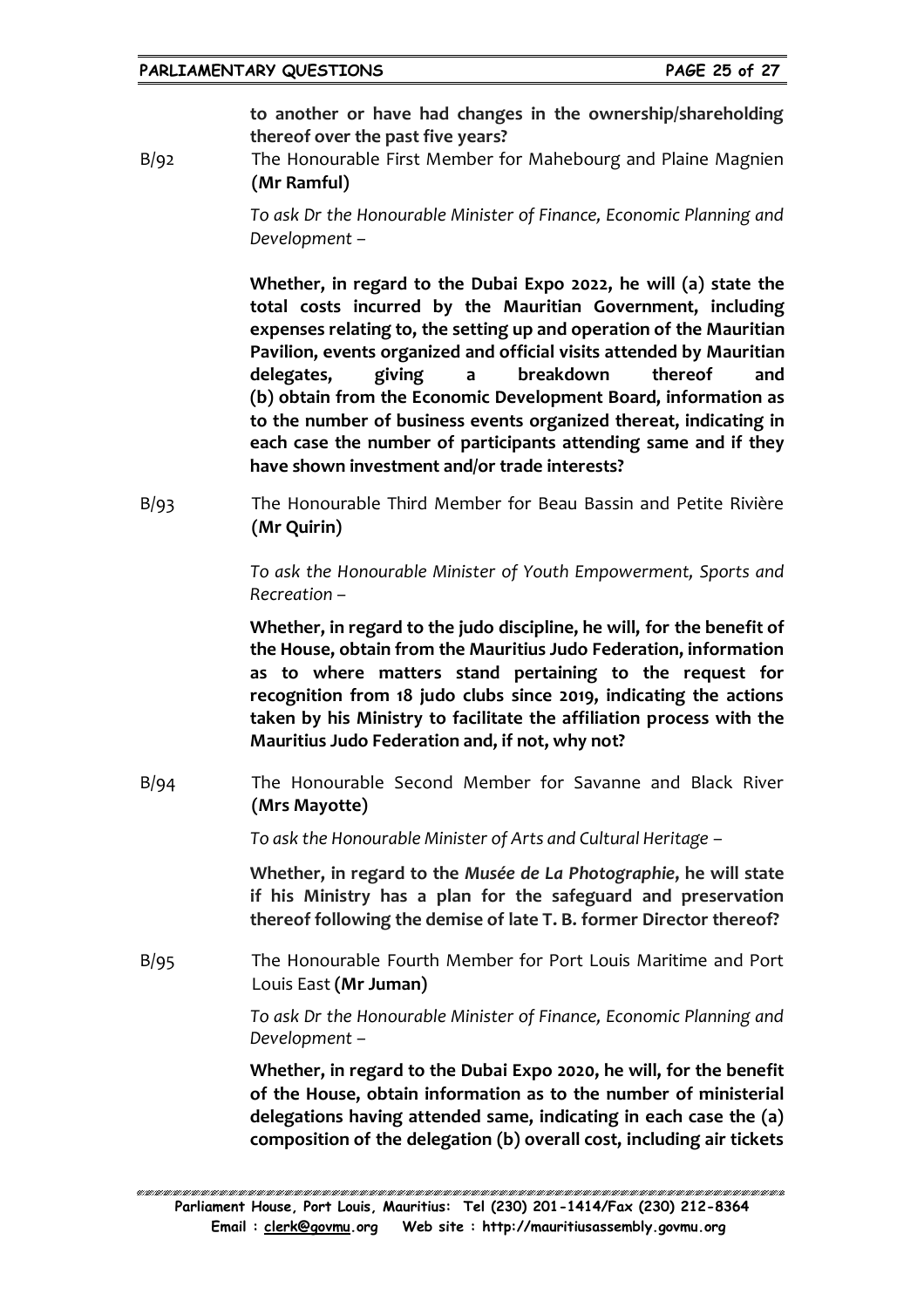**and** *per diem***, borne by Government and (c) outcome thereof, if any?**

B/96 The Honourable Second Member for Beau Bassin and Petite Rivière **(Mrs Foo Kune-Bacha)**

*To ask Dr the Honourable Minister of Health and Wellness –*

**Whether, in regard to COVID-19 vaccines, he will state the total quantity thereof purchased per brand and country of origin as at to date, indicating the total cost thereof and quantum thereof disbursed?**

B/97 The Honourable Fourth Member for Port Louis Maritime and Port Louis East **(Mr Juman)**

> *To ask the Honourable Minister of Commerce and Consumer Protection, Minister of Labour, Human Resource Development and Training –*

> **Whether, in regard to taxes on Mogas and Gas Oil for financial years 2018-2019, 2019-2020 and 2020-2021 respectively, he will, for the benefit of the House, obtain from the State Trading Corporation, information as to the total amount thereof (a) inclusive of VAT, collected from the price thereof as at date, indicating the quantum collected for the (i) Road Development Authority (ii) subsidy on flour and rice (iii) construction of storage facilities for petroleum products (iv) Covid-19 Solidarity Fund since the creation thereof and (v) Covid-19 vaccines since June 2021 and (b) disbursed as to date, giving details thereof?**

B/98 The Honourable First Member for La Caverne and Phoenix **(Mr Lobine)**

> *To ask Dr the Honourable Vice-Prime Minister, Minister of Local Government and Disaster Risk Management –*

> **Whether, in regard to the Development and Operation of the Modern Urban Terminal at Vacoas, he will state where matters stand as to the implementation thereof?**

B/99 The Honourable First Member for Vacoas and Floréal **(Ms Joanna Bérenger)**

> *To ask the Honourable the Attorney-General, Minister of Agro-Industry and Food Security –*

**Whether, in regard to banned hazardous pesticides, he will state, since 2018 to date, the number of controls effected in relation to the use thereof, indicating the (a) number of contraventions** 

TE TENEN HETE TENENE TENENE TENENE TENENE TENENE TENENE TENENE TENENE TENENE TENENE TENENE TENENE TENENE TENENE **Parliament House, Port Louis, Mauritius: Tel (230) 201-1414/Fax (230) 212-8364 Email : [clerk@govmu.](../Documents/ddrive/Parliamentary%20Business/Parliamentary%20Questions/2022/Parliamentary%20Questions/2020/clerk@govmu⁠翿)org Web site : http://mauritiusassembly.govmu.org**